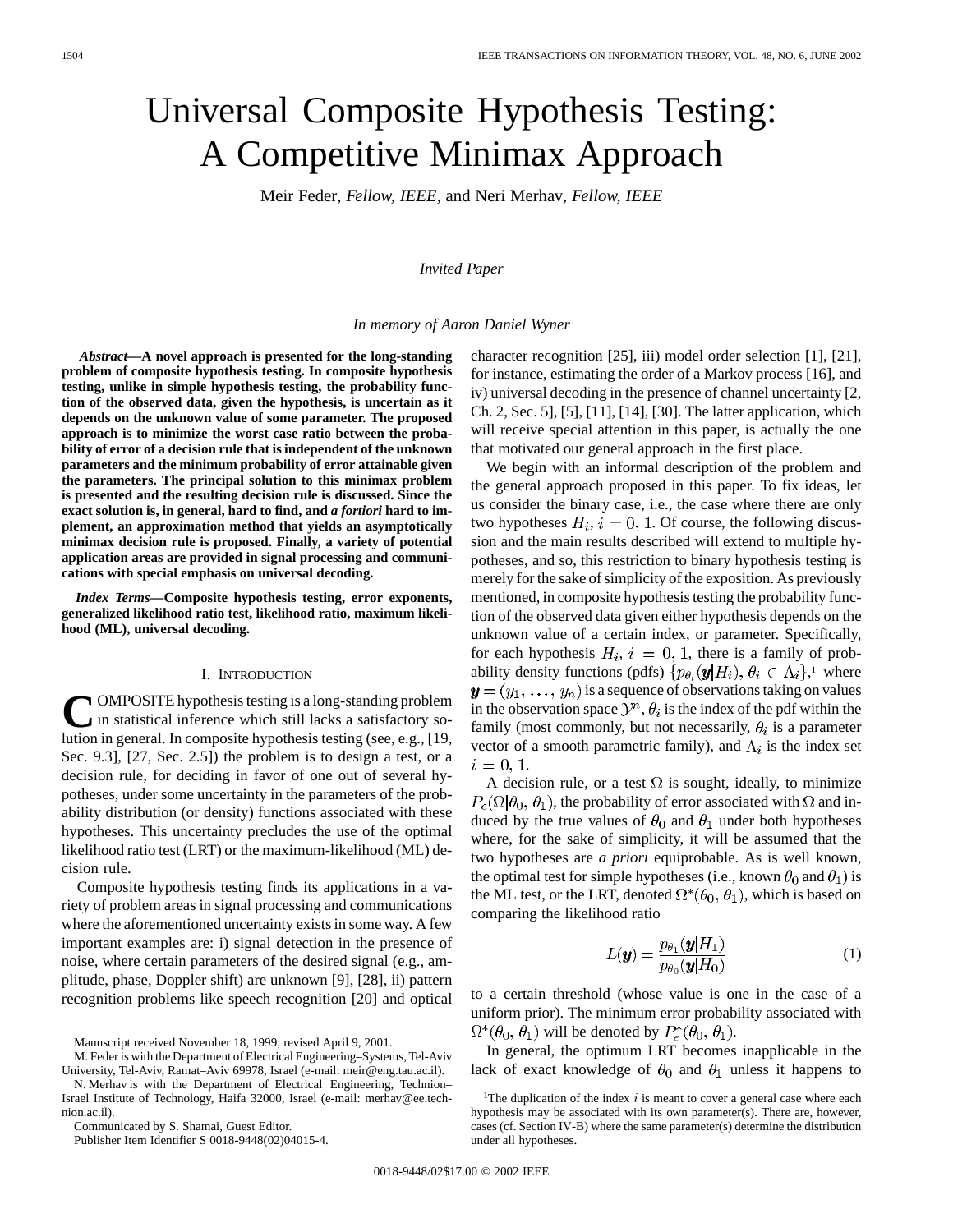be independent of those parameters, namely, a uniformly most powerful test exists. In other situations, there are two classical approaches to composite hypothesis testing. The first is a Bayesian approach, corresponding to an assumption of a certain prior  $\mu(\theta_i|H_i)$  on  $\Lambda_i$  for each hypothesis. This assumption converts the composite hypothesis problem into a simple hypothesis testing problem with respect to (w.r.t.) the mixture densities

$$
\widetilde{p}(\boldsymbol{y}|H_i) = \int_{\Lambda_i} p_{\theta_i}(\boldsymbol{y}|H_i) \mu(\theta_i|H_i) d\theta_i, \qquad i = 0, 1
$$

and is hence optimally solved (in the sense of the expected error probability w.r.t.  $\theta_0$  and  $\theta_1$ ) by the LRT w.r.t. those densities. Unfortunately, the Bayesian approach suffers from several weaknesses. First, the assumption that the prior  $\mu(\cdot|H_i)$ is known, not to mention the assumption that it at all exists, is hard to justify in most applications. Second, even if existent and known, the averaging w.r.t. this prior is not very appealing because once  $\theta_i$  is drawn, it remains fixed throughout the entire experiment. Finally, on the practical side, the above-defined mixture pdfs  $\tilde{p}(\mathbf{y}|H_i)$  are hard to compute in general.

The second approach, which is most commonly used, is the generalized likelihood ratio test (GLRT) [27, p. 92]. In the GLRT approach, the idea is to implement an LRT with the unknown  $\theta_i$  being replaced by their ML estimates under the two hypotheses. More precisely, the GLRT compares the generalized likelihood ratio

$$
\frac{\sup_{\theta_1 \in \Lambda_1} p_{\theta_1}(\mathbf{y}|H_1)}{\sup_{\theta_0 \in \Lambda_0} p_{\theta_0}(\mathbf{y}|H_0)}
$$
(2)

to a suitable threshold. Although in some situations the GLRT is asymptotically optimum in a certain sense (see, e.g., [29] for necessary and sufficient conditions in a Neyman–Pearson-like setting, [17] for asymptotic minimaxity, and [2, p. 165, Theorem 5.2] for universal decoding over discrete memoryless channels), it still lacks a solid theoretical justification in general. Indeed, there are examples where the GLRT is strictly suboptimum even asymptotically. One, rather synthetic, example can be found in [11, Sec. III, pp. 1754–1755]. In another, perhaps more natural, example associated with the additive Gaussian channel (see the Appendix), it is shown that the GLRT is uniformly worse than another decision rule that is independent of  $\theta$ . Moreover, in some situations, the GRLT becomes altogether totally useless. For example, if the two classes are nested, that is, if  $\Lambda_0 \subset \Lambda_1$  and  $p_{\theta_i}(\cdot | H_i)$  depends on the hypothesis  $H_i$  only via  $\theta_i$  ( $i = 0, 1$ ), then the generalized likelihood ratio (2) can never be less than unity, and so,  $H_1$ would always be preferred (unless, of course, the threshold is larger than unity).

In this paper, we propose a new approach to composite hypothesis testing. According to this approach, we seek a decision rule that is independent of the unknown  $\theta_0$  and  $\theta_1$ , and whose performance is nevertheless uniformly as close as possible to that of the optimum LRT  $\Omega^*(\theta_0, \theta_1)$  for all  $(\theta_0, \theta_1) \in \Lambda_0 \times \Lambda_1$ . More precisely, we seek an optimum decision rule  $\Omega$  in the sense of the *competitive minimax*

$$
K_n \stackrel{\Delta}{=} \min_{\Omega} \max_{(\theta_0, \theta_1) \in \Lambda_0 \times \Lambda_1} \frac{P_e(\Omega | \theta_0, \theta_1)}{P_e^*(\theta_0, \theta_1)}.
$$
 (3)

The ratio  $P_e(\Omega|\theta_0, \theta_1)/P_e^*(\theta_0, \theta_1)$  designates the loss incurred by employing a decision rule  $\Omega$  that is ignorant of  $(\theta_0, \theta_1)$ , relative to the optimum LRT for that  $(\theta_0, \theta_1)$ . To make this loss uniformly as small as possible across  $\Lambda_0 \times \Lambda_1$ , we seek a decision rule that minimizes the worst case value of this ratio, i.e., its maximum. This idea of competitive (or, relative) minimax, with respect to optimum performance for known  $(\theta_0, \theta_1)$ , has the merit of partially compensating for the inherently pessimistic nature of the minimax criterion.

As a general concept, the competitive minimax criterion is by no means new. For example, the very same approach has been used to define the notion of the minimax redundancy in universal source coding [3], where a coding scheme is sought that minimizes the worst case loss of coding length beyond the entropy of the source. Moreover, even within the framework of composite hypothesis testing, two ideas in the same spirit have been studied in the Neyman–Pearson setting of the problem, although in a substantially different manner. The first, referred to as the *exponential rate optimal* (ERO) test, was proposed first by Hoeffding [10], extended later by Tusnády [26], and further developed in the information theory literature by Ziv [31], Gutman [8], and others. In this series of works, it is demonstrated that there exist tests that maximize the error exponent of the second kind, uniformly across all alternatives, subject to a uniform constraint on the error exponent of the first kind across all probability measures corresponding to the null hypothesis. The shortcoming of the ERO approach, however, is that there may always exist probability measures corresponding to the alternative hypothesis, for which the probability of error of the second kind tends to unity.2 The second idea, in this spirit of a competitive minimax criterion, is the notion of a *most stringent test* [12, pp. 339–341], where the minimax is taken on the difference, rather than the ratio, between the powers of the two tests.

The advantage of addressing the ratio between probabilities as proposed herein (3) is that it corresponds to the difference between the exponential rates of the error probabilities. As is well known, under most commonly used probabilistic models (e.g., independent and identically distributed (i.i.d.) and Markov sources/channels),  $P_e^*(\theta_0, \theta_1)$  normally decays exponentially rapidly as a function of  $n$ , the dimension of the observed data set  $y$ . Thus, if the value of  $K_n$  happens to be a subexponential function of *n*, i.e.,  $\lim_{n\to\infty} n^{-1} \ln K_n = 0$ , this means that, uniformly over  $\Lambda_0 \times \Lambda_1$ , the exponential rate of  $P_e(\Omega | \theta_0, \theta_1)$ , for the  $\Omega$  that attains (3), is as good as that of the optimum LRT for known  $(\theta_0, \theta_1)$ . In this case,  $\Omega$  is said to be a *universal decision rule in the error exponent sense*.

<sup>2</sup>In a recent paper [13], the competitive minimax approach considered here is combined with the ERO approach and this difficulty is alleviated by allowing the constraint on the first error exponent to depend on the (unknown) probability measure of the null hypothesis.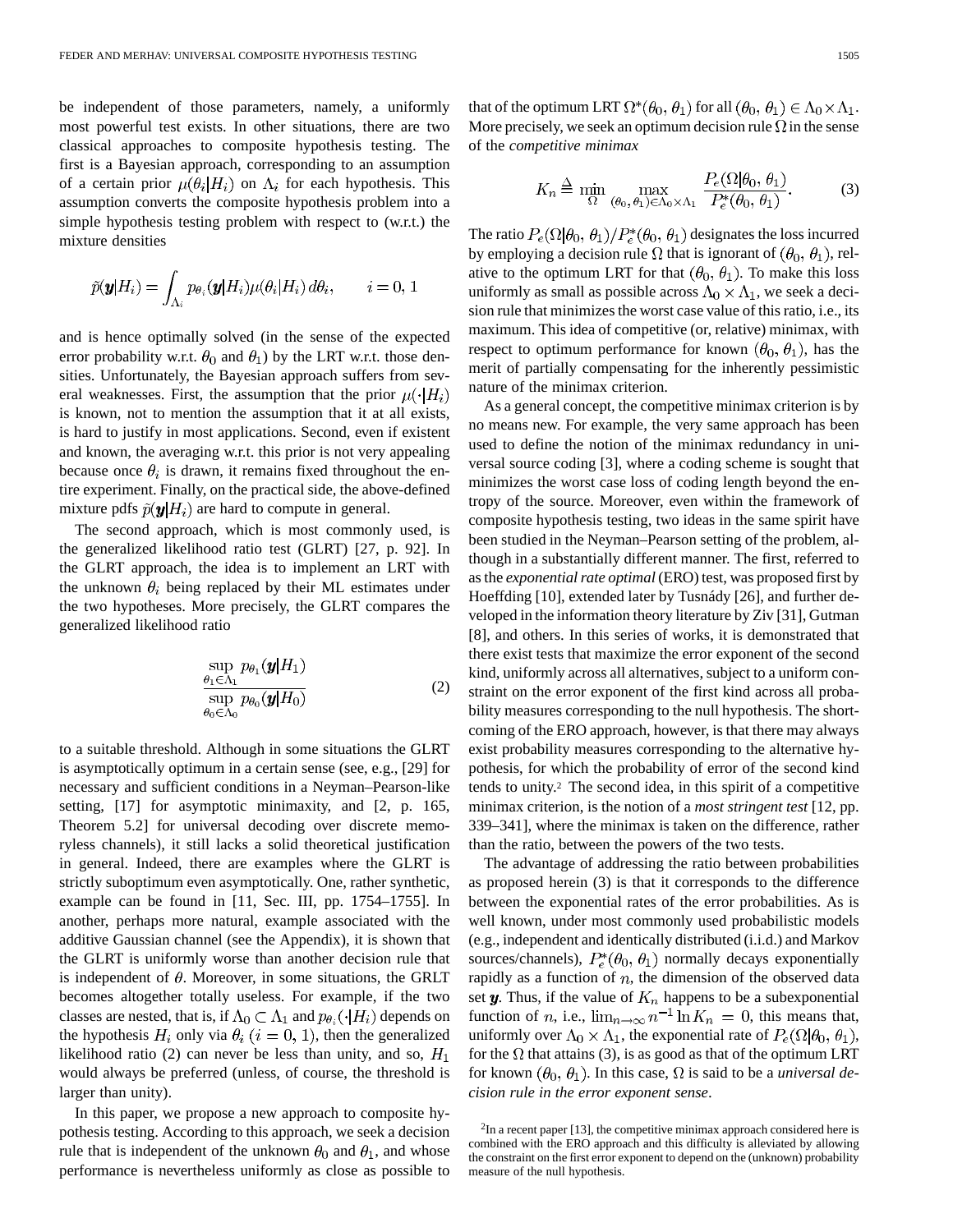The exact solution to the competitive minimax problem is, in general, hard to find, and *a fortiori,* hard to implement. Fortunately, it turns out that these difficulties are at least partially alleviated if one is willing to resort to suboptimal solutions that are asymptotically optimal. The key observation that opens the door in this direction is that in order for a decision rule to be universal in the error exponent sense defined above, it need not be strictly minimax, but may only be asymptotically minimax in the sense that it achieves (3) within a factor that grows subexponentially with  $n$ . A major goal of the paper is to develop and investigate such asymptotically minimax decision rules.

The outline of the paper is as follows. In Section II, we first characterize and analyze the structure of the competitive minimax decision rule. We will also obtain expressions for the minimax value  $K_n$ , and thereby furnish conditions for the existence of a universal decision rule in the error exponent sense. As mentioned earlier, the strictly competitive minimax-optimal decision rule in the above-defined sense is hard to derive in general. In Section III, we present several approximate decision rules that yield asymptotically the same (or almost the same) error exponent as this decision rule, but with the advantage of having explicit forms and performance evaluation in many important practical cases. In Section IV, we present applications of universal hypothesis testing in certain communications and signal processing problems, and elaborate on the universal decoding problem in communication via unknown channels. Finally, in Section V, we conclude by listing some open problems.

#### II. THE COMPETITIVE MINIMAX CRITERION

In this section, we provide a precise formulation of the competitive minimax approach for multiple composite hypothesis testing, and then study the structure and general properties of the minimax-optimal decision rule.

Let  $y = (y_1, \ldots, y_n)$  denote an *n*-dimensional vector of observations, where each coordinate  $y_i$ ,  $i = 1, \ldots, n$ , takes on values in a certain alphabet  $Y$  (e.g., a finite alphabet, a countable alphabet, an interval, or the entire real line). The nth-order Cartesian power of  $\mathcal{Y}$ , which is the space of *n*-sequences, will be denoted by  $\mathcal{Y}^n$ . There are  $M$  ( $M \geq 2$ -integer) composite hypotheses,  $H_0, \ldots, H_{M-1}$ , regarding the probabilistic information source that has generated  $y$ . Associated with each hypothesis  $H_i$ ,  $i = 0, ..., M - 1$ , there is a family of probability measures on  $\mathcal{Y}^n$  that possess jointly measurable Radon–Nykodim derivatives (w.r.t. a common dominating measure<sup>3</sup>),  $\{p_{\theta_i}(\boldsymbol{y}|H_i), \theta_i \in \Lambda_i\}$ , where  $\theta_i$  is the parameter, or more generally, the index of the probability measure within the family and  $\Lambda_i$  is the index set  $i = 0, \ldots, M - 1$ . For convenience,<sup>4</sup> will also denote  $\theta = (\theta_0, \dots, \theta_{M-1})$  and  $\Lambda = \Lambda_0 \times \cdots \times \Lambda_{M-1}$ . In some situations of practical interest,  $\theta$  may not be free to take on values across the whole Cartesian product  $\Lambda_0 \times \cdots \times \Lambda_{M-1}$  but only within a certain subset as the components  $\theta_0, \theta_1, \ldots, \theta_{M-1}$  may be related to each other (see, e.g., Section IV-B, where even  $\theta_0 = \theta_1 = \cdots = \theta_{M-1}$ ). In such cases, it will be understood that  $\Lambda$  stands for the set of allowable combinations of  $(\theta_0, \theta_1, \dots, \theta_{M-1})$ .

A decision rule is a (possibly randomized) map  $\Omega: \mathcal{Y}^n \to$  $\{0, \ldots, M-1\}$ , characterized by a conditional probability vector function

$$
\Omega = \{(\omega(0|{\boldsymbol y}),\, \dots,\, \omega(M-1|{\boldsymbol y})),\, {\boldsymbol y} \in {\mathcal Y}^n\}
$$

with  $\omega(i|\mathbf{y})$  being the conditional probability of deciding in favor of  $H_i$  given  $y, i = 0, ..., M - 1$ . Of course,  $\omega(i|y)$  is never negative and

$$
\sum_{i=0}^{M-1} \omega(i|\mathbf{y}) = 1, \quad \text{for all } \mathbf{y} \in \mathcal{Y}^n.
$$

If a test is deterministic, then for every y and i,  $\omega(i|\mathbf{y})$  is either zero or one, in which case  $\Omega_i$  will designate the subset of y-vectors for which  $\omega(i|\mathbf{y}) = 1$ ,  $i = 0, \ldots, M-1$ . For a given decision rule  $\Omega$  and  $0 \le i \le M - 1$ , let

$$
P_e(\Omega|\theta_i) = \int_{\mathcal{Y}^n} [1 - \omega(i|\mathbf{y})] p_{\theta_i}(\mathbf{y}|H_i) d\mathbf{y}
$$
  
= 
$$
\int_{\Omega_i^c} p_{\theta_i}(\mathbf{y}|H_i) d\mathbf{y},
$$
for a deterministic decision rule. (4)

for a deterministic decision rule.  $(4)$ 

The (overall) probability of error, for a uniform prior on  $\{H_i\}$ , is given by

$$
P_e(\Omega|\theta) = \frac{1}{M} \sum_{i=0}^{M-1} P_e(\Omega|\theta_i).
$$
 (5)

Let  $\Omega^*(\theta) = {\Omega_0^*(\theta), \ldots, \Omega_{M-1}^*(\theta)}$  denote the optimum ML decision rule, i.e.,

$$
\Omega_i^*(\theta) = \left\{ \mathbf{y}; \, p_{\theta_i}(\mathbf{y}|H_i) \ge \max_{j \neq i} p_{\theta_j}(\mathbf{y}|H_j) \right\},\qquad i = 0, \ldots, M-1 \quad (6)
$$

where ties are broken arbitrarily, and denote

$$
P_e^*(\theta) = P_e(\Omega^*(\theta)|\theta). \tag{7}
$$

Finally, define

$$
K_n(\Omega, \theta) = \frac{P_e(\Omega|\theta)}{P_e^*(\theta)}
$$
(8)

and the competitive minimax is defined as

$$
K_n = \inf_{\Omega} \sup_{\theta \in \Lambda} K_n(\Omega, \theta). \tag{9}
$$

While in simple hypothesis testing, the optimal ML decision rule  $\Omega^*(\theta)$  is clearly deterministic, it turns out that in the composite case, the competitive minimax criterion considered here, may yield a randomized decision rule as an optimum solution. Intuitively, this randomization gives rise to a certain compromise among the different ML decision rules corresponding to different values of  $\theta$ . The competitive minimax criterion defined in (9) is equivalent to

$$
\inf_{\Omega} \sup_{\theta \in \Lambda} \frac{\frac{1}{M} \sum_{i=0}^{M-1} \int_{\mathcal{Y}^n} [1 - \omega(i|\mathbf{y})] p_{\theta_i}(\mathbf{y}|H_i) d\mathbf{y}}{P_e^*(\theta)}.
$$
 (10)

<sup>3</sup>The dominating measure will be assumed the counting measure in the discrete case, or the Lebesgue measure in the continuous case.

<sup>4</sup>This is meant to avoid cumbersome notation when denoting quantities that depend on  $\theta_0, \ldots, \theta_{M-1}$ , such as the probability of error.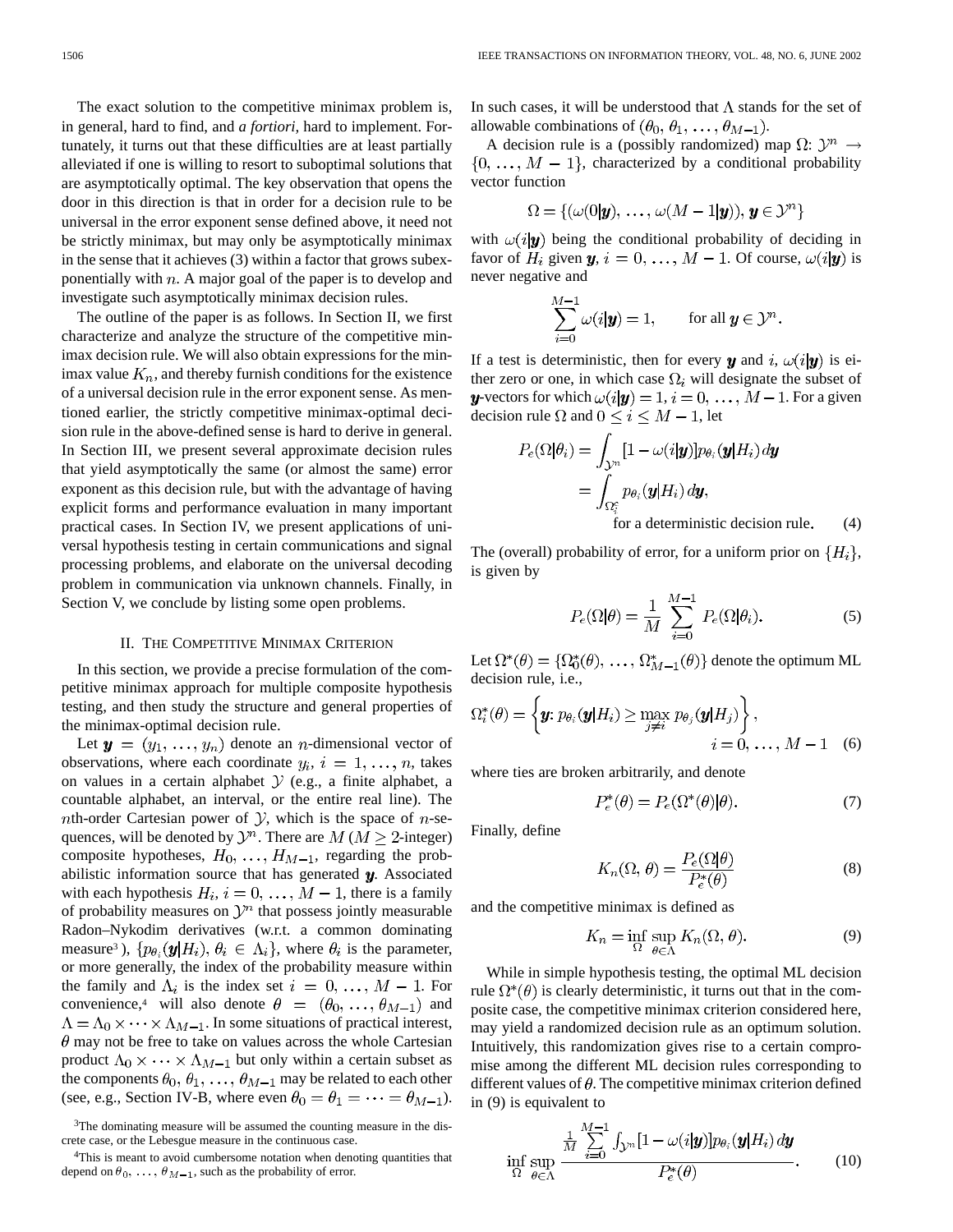A common method to solve the minimax problem (10) is to use a "mixed strategy" for  $\theta$ . Specifically, note that (10) can be written as

ولأناد

$$
K_n = \inf_{\Omega} \sup_{\mu} \int_{\Lambda} \frac{\mu(d\theta)}{P_e^*(\theta)}
$$
  

$$
\cdot \frac{1}{M} \sum_{i=0}^{M-1} \int_{\mathcal{Y}^n} [1 - \omega(i|\mathbf{y})] p_{\theta_i}(\mathbf{y}|H_i) d\mathbf{y}
$$
  

$$
\stackrel{\Delta}{=} \inf_{\Omega} \sup_{\mu} \overline{K}_n(\Omega, \mu)
$$
(11)

where  $\mu(\cdot)$  is a probability measure on  $\Lambda$  (defined on a suitably chosen sigma-algebra of  $\Lambda$ ). Note that both  $\mu$  and  $\Omega$  range over convex sets (as both are probability measures) and that  $\overline{K}_n$  is a convex–concave functional (in fact, affine in both arguments). Therefore, if  $\{p_{\theta_i}(\cdot | H_i), \theta_i \in \Lambda_i\}$  are such that: i) the space of decision rules  $\{\Omega\}$  is compact, and ii)  $\overline{K}_n(\cdot,\mu)$  is continuous for every  $\mu$  (which is obviously the case, for example, when  $|\mathcal{Y}| < \infty$ , then the minimax value is equal to the maximin value [24, Theorem 4.2], i.e.,

$$
K_n = \sup_{\mu} \inf_{\Omega} \int_{\Lambda} \frac{\mu(d\theta)}{P_e^*(\theta)} \n\cdot \frac{1}{M} \sum_{i=0}^{M-1} \int_{\mathcal{Y}^n} [1 - \omega(i|\mathbf{y})] p_{\theta_i}(\mathbf{y}|H_i) d\mathbf{y}.
$$
 (12)

For a given  $\mu$ , the minimizer  $\Omega$  of  $\overline{K}_n(\Omega, \mu)$  is clearly given as follows. Let

$$
f_i(\mathbf{y}) = \int_{\Lambda} \frac{\mu(d\theta) p_{\theta_i}(\mathbf{y}|H_i)}{P_e^*(\theta)}.
$$
 (13)

Then,  $\omega(i|\mathbf{y})$  is given by

$$
\omega(i|\mathbf{y}) = \begin{cases}\n1, & \text{if } f_i(\mathbf{y}) > \max_{j \neq i} f_j(\mathbf{y}) \\
0, & \text{if } f_i(\mathbf{y}) < \max_{j \neq i} f_j(\mathbf{y}) \\
\text{arbitrary value in } [0, 1], & \text{if } f_i(\mathbf{y}) = \max_{j \neq i} f_j(\mathbf{y}).\n\end{cases}
$$
\n(14)

The last line in the above equation tells us that any probability distribution  $\omega(\cdot|\mathbf{y})$  over the set of indexes  $\{i\}$  that maximize  $f_i(\mathbf{y})$  is a solution to the inner minimization problem of (12). The maximizing weight function  $\mu^*(\cdot)$  (whenever exists) can be found by substituting the solution (14) into (12) and maximizing the resulting expression over  $\mu$ . The resulting expression is therefore

$$
\sup_{\mu} \frac{1}{M} \int_{\mathcal{Y}^n} \left[ \sum_{i=1}^M f_i(\mathbf{y}) - \max_i f_i(\mathbf{y}) \right] d\mathbf{y}.
$$
 (15)

Note that  $(15)$  is also the minimax value of  $(11)$ , since the minimax and maximin values coincide. This does not imply, however, that any maximin decision rule is necessarily minimax. Nonetheless, whenever there exists a saddle-point  $(\Omega^*, \mu^*)$  it is both minimax and maximin. In this case, the desired minimax decision rule is of the form of (14), but with  $\mu =$  $\mu^*$  and with certain values of  $\omega(i|\mathbf{y}) \in (0, 1)$  for randomized tie-breaking. We next demonstrate the intricacy of this problem by example.

*Example:* Consider a binary-symmetric channel (BSC) whose unknown crossover probability  $\theta$  can either take the value  $0 \le \alpha < 1/2$  or the value  $1/2 < \beta \le 1$ , where  $\alpha$  and  $\beta$ are given and known. Let a single bit  $x \in \{0, 1\}$  be transmitted across the channel and let  $y \in \{0, 1\}$  be the observed channel output. The problem of decoding x upon observing y under the uncertainty of whether  $\theta = \alpha$  or  $\theta = \beta$  is, of course, a problem of binary composite hypothesis testing, where according to hypothesis  $H_0$ ,  $x = 0$  was transmitted, and according to  $H_1$ ,  $x = 1$ . In this case, we have

$$
p_{\theta}(y=0|H_0) = 1 - p_{\theta}(y=1|H_0) = 1 - \theta
$$
  
\n
$$
p_{\theta}(y=0|H_1) = 1 - p_{\theta}(y=1|H_1) = \theta.
$$
 (16)

The ML decoder for  $\theta = \alpha$  accepts  $H_0$  for  $y = 0$  and  $H_1$  for  $y = 1$ , whereas for  $\theta = \beta$  it makes the opposite decisions. The resulting error probabilities are, therefore,  $P_e^*(\alpha) = \alpha$  and  $P_e^*(\beta) = 1 - \beta$ . To describe the minimax decoder, we have to specify the weights assigned to  $\alpha$  and  $\beta$ . Let  $\mu = \mu(\alpha) =$  $1 - \mu(\beta)$ , and for a given value of  $\mu$ , let

$$
A_{\mu} \stackrel{\Delta}{=} \frac{\mu}{\alpha} \cdot (1 - \alpha) + \frac{1 - \mu}{1 - \beta} \cdot (1 - \beta)
$$
  
=  $\frac{\mu}{\alpha} \cdot (1 - \alpha) + 1 - \mu$  (17)

and

$$
B_{\mu} \stackrel{\Delta}{=} \frac{\mu}{\alpha} \cdot \alpha + \frac{1 - \mu}{1 - \beta} \cdot \beta
$$
  
=  $\mu + \frac{1 - \mu}{1 - \beta} \cdot \beta$ . (18)

Denoting  $\omega_0 = \omega(0|0), \omega_1 = \omega(0|1)$ , and  $\Omega = (\omega_0, \omega_1)$ , and setting  $n = 1$ , we now have

 $\mathbf{z}$ 

$$
\overline{K}_{1}(\Omega, \mu) = \frac{\mu}{\alpha} \left\{ \frac{1}{2} \left[ (1 - \alpha)(1 - \omega_{0}) + \alpha(1 - \omega_{1}) \right] + \frac{1}{2} \left[ \alpha \omega_{0} + (1 - \alpha) \omega_{1} \right] \right\} \n+ \frac{1 - \mu}{1 - \beta} \left\{ \frac{1}{2} \left[ (1 - \beta)(1 - \omega_{0}) + \beta(1 - \omega_{1}) \right] + \frac{1}{2} \left[ \beta \omega_{0} + (1 - \beta) \omega_{1} \right] \right\} \n= \frac{1}{2} \left[ A_{\mu} + B_{\mu} + (\omega_{1} - \omega_{0}) (A_{\mu} - B_{\mu}) \right] \n= \frac{1}{2} \left[ A_{\mu} + B_{\mu} + \Delta (A_{\mu} - B_{\mu}) \right]
$$
\n(19)

where the last two lines tell us that the performance of the decoder (in the competitive minimax sense) depends on  $\omega_0$  and  $\omega_1$  only via the difference  $\Delta$  between them, and so, with a slight abuse of notation, we will denote the last line of (19) by  $K_1(\Delta, \mu)$ . If we can find a saddle-point  $(\Delta^*, \mu^*)$  of  $K_1(\Delta, \mu)$ , then the decision rule  $\Omega^*$  corresponding to  $\Delta^*$  would be a minimax-optimal. As is well known [22, Lemma 36.2], the pair  $(\Delta^*, \mu^*)$  where  $\Delta^*$  minimizes  $\max_{\mu} \overline{K}_1(\Delta, \mu)$  and where  $\mu^*$ maximizes  $\min_{\Delta} \overline{K}_1(\Delta, \mu)$  is such a saddle-point of  $\overline{K}_1$ . Now, the maximin decision rule (14) estimates x by  $\hat{x}$  using the following rules:

If  $A_\mu > B_\mu$ , then  $\hat{x} = y$ . If  $A_\mu < B_\mu$ , then  $\hat{x} = 1 - y$ .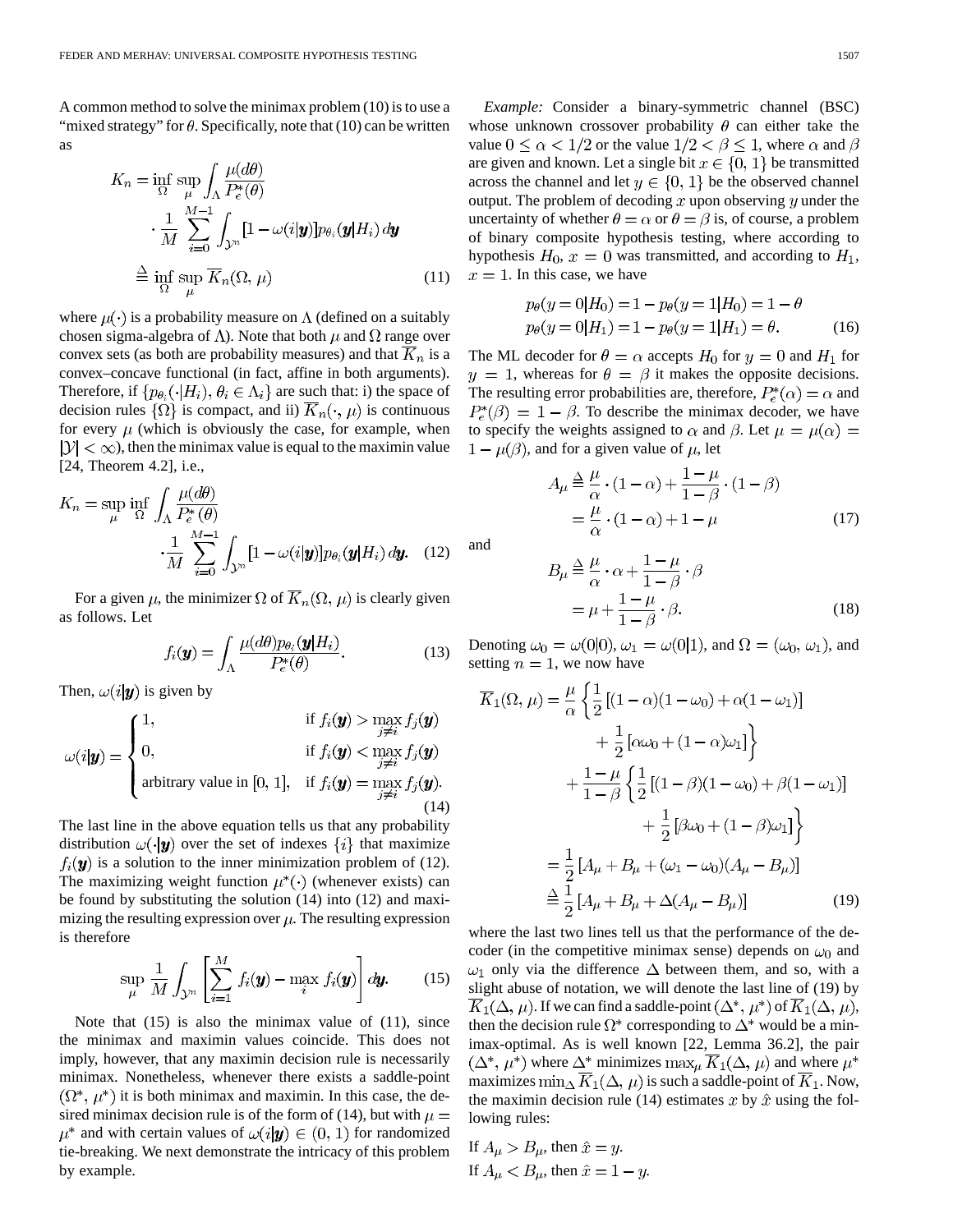If 
$$
A_{\mu} = B_{\mu}
$$
  
\n
$$
\hat{x} = \begin{cases}\n0, & \text{with probability } \omega_y \\
1, & \text{with probability } 1 - \omega_y.\n\end{cases}
$$
\n(20)

It then follows (as can also be seen directly from the expression of  $\overline{K}_1(\Delta, \mu)$  that the performance of this decision rule for a given  $\mu$  is given by

$$
\min_{\Delta} \overline{K}_1(\Delta, \mu) = \min\{A_\mu, B_\mu\}.
$$

The maximum of this expression w.r.t.  $\mu$  occurs when  $A_{\mu} = B_{\mu}$ (corresponding, in turn, to the previously described randomized mode of the decoder), which is achieved for

$$
\mu = \mu^* \stackrel{\Delta}{=} \frac{\alpha(2\beta - 1)}{(1 - 2\alpha)(1 - \beta) + \alpha(2\beta - 1)} \tag{21}
$$

and so, the maximin value (which is also the minimax value) is given by

$$
K_1 = \max_{\mu} \min_{\Delta} \overline{K}_1(\Delta, \mu) = \frac{\beta - \alpha}{(1 - 2\alpha)(1 - \beta) + \alpha(2\beta - 1)}.
$$

Solving now the minimax problem of  $K_1(\Delta, \mu)$ , we obtain after some standard algebraic manipulations

$$
\Delta^* = \frac{\alpha + \beta - 1}{(1 - 2\alpha)(1 - \beta) + \alpha(2\beta - 1)}
$$

which is always in  $[-1, 1]$  and hence can be realized as a difference between some two numbers  $\omega_1^*$  and  $\omega_0^*$  in [0, 1]. Thus, unless  $\Delta^*$  happens to be equal to 1, 0, or  $-1$ , the minimax decoder must be randomized.

This example is interesting, not only in that the minimax decoder is randomized, but also because the weight function  $\mu(\cdot)$ is such that the test statistic  $f_i(\mathbf{y})$  (cf. (13)) has no unique maximum. It turns out that as n grows, and as the index sets  $\Lambda_i$  become more complicated, the test statistic  $f_i(\mathbf{y})$  gives rise to a larger degree of discrimination among the hypotheses, the need for randomization reduces, and the weight function  $\mu(\cdot)$  has a weaker effect on the decision rule and its performance. Furthermore, it becomes increasingly more difficult to devise the exact minimax decision rule in closed form. Fortunately, as will be seen in the next section, one can approximate  $f_i(\boldsymbol{y})$  and the resulting (deterministic) decision rule turns out to be asymptotically minimax under fairly mild regularity conditions.

We conclude this section by further characterization of the value of the minimax–maximin game

$$
K_n = \inf_{\Omega} \sup_{\theta \in \Lambda} \frac{P_e(\Omega|\theta)}{P_e^*(\theta)} = \sup_{\mu} \inf_{\Omega} \int_{\Lambda} \mu(d\theta) \frac{P_e(\Omega|\theta)}{P_e^*(\theta)}. (22)
$$

To make the derivation simpler, we begin with the case of two hypotheses and assume that  $\Lambda$  is a finite set. By plugging the optimum (Bayesian) decoder for a given  $\mu$ , we have

$$
K_n = \frac{1}{2} \sup_{\mu} \int_{\mathcal{Y}^n} d\mathbf{y} \min_{i} \sum_{\theta \in \Lambda} \mu(\theta) \frac{p_{\theta_i}(\mathbf{y}|H_i)}{P_e^*(\theta)} \tag{23}
$$

where we note that

$$
P_e^*(\theta) = \frac{1}{2} \int_{\mathcal{Y}^n} d\bm{y} \min_i p_{\theta}(\bm{y}|H_i)
$$

thus, for every  $\mu$ , we have

$$
\frac{1}{2} \int_{\mathcal{Y}^n} d\mathbf{y} \sum_{\theta \in \Lambda} \mu(\theta) \min_i \frac{p_{\theta_i}(\mathbf{y}|H_i)}{P_e^*(\theta)} = 1. \tag{24}
$$

In view of this, the factor  $K_n$  can be thought of as arising from interchanging the order between the minimization over  $i$  and the summation over  $\Lambda$ . Since  $K_n$  can also be thought of as the ratio between the expressions of (23) and (24), we now further examine this ratio. We start with the left-hand side (LHS) of (24), which is the denominator of this ratio. Since (24) holds for any  $\mu$ , we may select  $\mu$  to be the uniform distribution and then

$$
\frac{1}{2} \int_{\mathcal{Y}^n} d\mathbf{y} \sum_{\theta \in \Lambda} \mu(\theta) \min_{i} \frac{p_{\theta_i}(\mathbf{y}|H_i)}{P_e^*(\theta)} \ge \frac{1}{2|\Lambda|} \int_{\mathcal{Y}^n} d\mathbf{y} \max_{\Lambda} \min_{i} \frac{p_{\theta_i}(\mathbf{y}|H_i)}{P_e^*(\theta)}. (25)
$$

On the other hand, the right-hand side (RHS) of (23) is upperbounded by

$$
\frac{1}{2} \sup_{\mu} \int_{\mathcal{Y}^n} d\mathbf{y} \min_{i} \sum_{\theta \in \Lambda} \mu(\theta) \frac{p_{\theta_i}(\mathbf{y}|H_i)}{P_e^*(\theta)} \le \frac{1}{2} \int_{\mathcal{Y}^n} d\mathbf{y} \min_{i} \max_{\Lambda} \frac{p_{\theta_i}(\mathbf{y}|H_i)}{P_e^*(\theta)}. (26)
$$

Combining  $(23)$ – $(26)$ , we get

$$
K_n \leq |\Lambda| \frac{\int_{\mathcal{Y}^n} d\mathbf{y} \min_{i} \max_{\Lambda} [p_{\theta_i}(\mathbf{y}|H_i)/P_e^*(\theta)]}{\int_{\mathcal{Y}^n} d\mathbf{y} \max_{\Lambda} \min_{i} [p_{\theta_i}(\mathbf{y}|H_i)/P_e^*(\theta)]}.
$$
(27)

As can be seen, there are two factors on the RHS The first is the size of index set  $\Lambda$ , which accounts for its richness, and measures the degree of *a priori* uncertainty regarding the true value of the index or the parameter. The second factor is a ratio between two expressions which depends more intimately on the structure and the geometry of the problem. Accordingly, a sufficient condition for the existence of universal decision rules refers both to the richness of the class and its structure. Note, in particular, that if the minimax at the integrand of the numerator of (27) happens to agree with the maximin at the denominator for every  $y$  (which is the case in certain examples), then  $K_n \leq |\Lambda|$ .

In the more general case of  $M$  hypotheses, let us define the following operator over a function whose argument takes  $M$ values:

Min<sub>i</sub> 
$$
f(i) = \sum_{i=1}^{M} f(i) - \max_{i} f(i).
$$
 (28)

In other words,  $\text{Min}_i f(i)$  is the sum of all terms except for the maximal term of  $f(i)$ . We then have that  $K_n$  is upper-bounded by the same expression as in (27) except that the ordinary minimum over  $i$  is replaced by Min over  $i$ .

In certain examples, we can analyze this expression and determine whether it behaves subexponentially with  $n$ , in which case, a universal decision rule exists in the error exponent sense. As is well known, and will be discussed in Section IV, for the problem of decoding a randomly chosen block code, in the presence of an unknown channel from a sufficiently regular class, there exist universal decision rules (universal decoders) in the error exponent sense.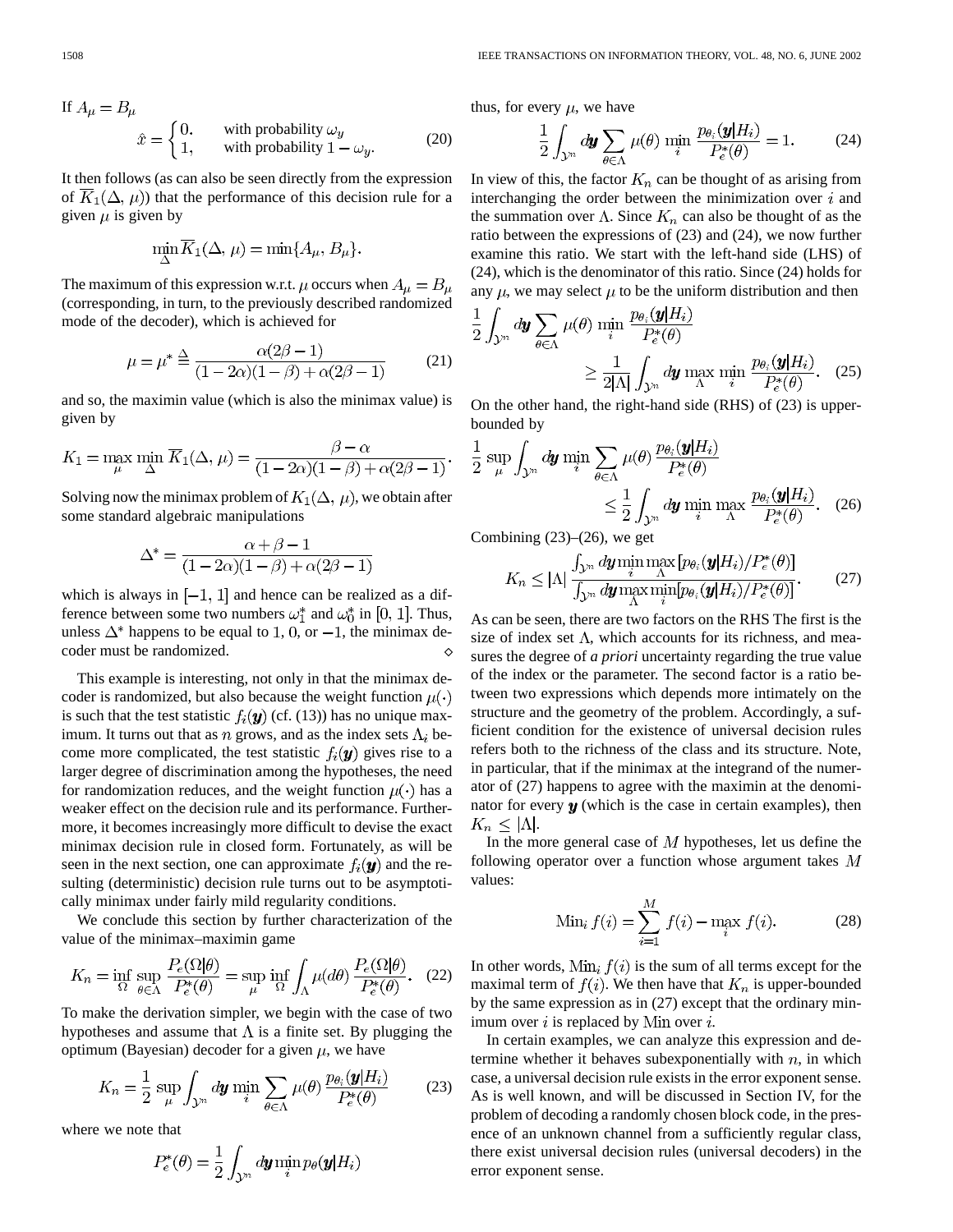#### III. APPROXIMATIONS AND SUBOPTIMAL DECISION RULES

The decoder developed in the previous section is hard to implement, in general, for the following reasons. First, the minimax decoder that attains (10) and has the structure given by (13) and (14), is not given explicitly as it depends on the least favorable weight function  $\mu^*(\cdot)$ , which is normally hard to find. Secondly, an exact closed-form expression of  $P_e^*(\theta)$ , which is necessary for explicit specification of the decision rule, is rarely available. Finally, even if both  $\mu^*(\cdot)$  and  $P_e^*(\theta)$  are given explicitly, the mixture integral of (13) is prohibitively complicated to calculate in most cases.

In this section, we propose two strategies of controlling the compromise between performance and ease of implementation. The first (Section III-A) leads to asymptotically optimal performance (in the competitive minimax sense) under certain conditions. The second strategy (Sections III-B, III-C) might be suboptimal, yet it is easy to characterize its guaranteed performance.

# *A. An Asymptotically Minimax Decision Rule*

In this subsection, we approximate the minimax decision rule by a decision rule  $\Omega$ , which is, on the one hand, easier to implement, and on the other hand, under fairly mild regularity conditions, *asymptotically minimax*, i.e.,

$$
\sup_{\theta \in \Lambda} \frac{P_e\left(\hat{\Omega} \middle| \theta\right)}{P_e^*(\theta)} \le L_n \cdot \inf_{\Omega} \sup_{\theta \in \Lambda} \frac{P_e(\Omega \middle| \theta\right)}{P_e^*(\theta)} = L_n K_n \tag{29}
$$

where the sequence  ${L_n}$  grows subexponentially in *n*, i.e.,  $\lim_{n\to\infty}\frac{1}{n}\ln L_n=0$ . Note that if, in addition,  $K_n$  is subexponential as well, then so is the product  $L_n K_n$ , and then  $P_e^*(\Omega | \theta)$ is of the same exponential rate (as a function of *n*) as  $P_e^*(\theta)$  for every  $\theta$  uniformly in  $\Lambda$ .

Consider the test statistic

$$
\hat{f}_i(\mathbf{y}) = \sup_{\theta \in \Lambda} \frac{p_{\theta_i}(\mathbf{y}|H_i)}{P_e^*(\theta)}, \qquad i = 0, \ldots, M-1 \qquad (30)
$$

and let the decision rule  $\hat{\Omega} = (\hat{\Omega}_0, \dots, \hat{\Omega}_{M-1})$  be defined by

$$
\hat{\Omega}_i = \left\{ \boldsymbol{y}; \hat{f}_i(\boldsymbol{y}) \ge \max_{j \neq i} \hat{f}_j(\boldsymbol{y}) \right\}, \qquad i = 0, \ldots, M-1 \tag{31}
$$

where ties are broken arbitrarily. Observe that this is a variant of the GLRT except that, prior to the maximization over  $\Lambda$ , the likelihood functions corresponding to the different hypotheses are first normalized by  $P_e^*(\theta)$ , thus giving higher weights to parameter values for which the hypotheses are more easily distinguishable (i.e., where  $P_e^*(\theta)$  is relatively small). Intuitively, this manifests the fact that this decision rule strives to capture the relatively good performance of the ML decision rule at these points.

We next establish the asymptotic minimaxity of  $\Omega$ . To this end, let us define the following two functionals:

$$
K_n(\Omega) = \sup_{\theta \in \Lambda} \frac{P_e(\Omega|\theta)}{P_e^*(\theta)}
$$
  
= 
$$
\sup_{\theta \in \Lambda} \frac{1}{M} \sum_{i=0}^{M-1} \int_{\mathcal{Y}^n} [1 - \omega(i|\mathbf{y})] \frac{p_{\theta_i}(\mathbf{y}|H_i)}{P_e^*(\theta)} d\mathbf{y}
$$
 (32)

and

. . .

$$
\hat{K}_n(\Omega) = \frac{1}{M} \sum_{i=0}^{M-1} \int_{\mathcal{Y}^n} [1 - \omega(i|\mathbf{y})] \sup_{\theta \in \Lambda} \left[ \frac{p_{\theta_i}(\mathbf{y}|H_i)}{P_e^*(\theta)} \right] d\mathbf{y}
$$

$$
= \frac{1}{M} \sum_{i=0}^{M-1} \int_{\mathcal{Y}^n} [1 - \omega(i|\mathbf{y})] \hat{f}_i(\mathbf{y}) d\mathbf{y}.
$$
(33)

Note that the expression of  $\hat{K}_n(\Omega)$  is similar to that of  $K_n(\Omega)$ except that the supremum over  $\Lambda$  is interchanged with the integration and summation. Therefore,  $K_n(\Omega) \leq \hat{K}_n(\Omega)$  for every  $\Omega$ . Note also that while the minimax decision rule minimizes  $K_n(\Omega)$ , the decision rule  $\hat{\Omega}$  minimizes  $\hat{K}_n(\cdot)$ . The following theorem uses these facts to give an upper bound to the performance of  $\Omega$  (in the competitive minimax sense) in terms of the optimal value  $K_n$ .

*Theorem 1:* Let  $\hat{\Omega}$  be defined as in (31) and let

$$
L_n \stackrel{\Delta}{=} \sup_{\Omega} \frac{\hat{K}_n(\Omega)}{K_n(\Omega)}.
$$

Then

$$
K_n\left(\hat{\Omega}\right) \leq L_n K_n.
$$

*Proof:* Combining the two facts mentioned in the paragraph that precedes Theorem 1, we have, for every decision rule $\Omega$ 

$$
K_n\left(\hat{\Omega}\right) \leq \hat{K}_n\left(\hat{\Omega}\right) \leq \hat{K}_n(\Omega) \leq L_n K_n(\Omega) \qquad (34)
$$

and the proof is completed by minimizing the rightmost side w.r.t.  $\Omega$ .

In view of the foregoing discussion on asymptotic minimaxity, Theorem 1 is especially interesting in cases where the sequence  ${L_n}$  happens to be subexponential. As we shall see next in a few examples, this is the case as long as the families of sources, corresponding to the different hypotheses, are not too "rich." While the exact value of  $L_n$  might be difficult to compute in general, its subexponential behavior can still be established by upper bounds.

# *Examples:*

1) *Finite Index Sets.* Suppose that  $\Lambda_i$ ,  $i = 0, \ldots, M - 1$ , are all finite sets and let  $L \triangleq |\Lambda| = \prod_{i=0}^{M-1} |\Lambda_i|$ . Then, for every  $\Omega$ 

$$
\hat{K}_n(\Omega) = \frac{1}{M} \sum_{i=0}^{M-1} \int_{\mathcal{Y}^n} \left[1 - \omega(i|\mathbf{y})\right] \max_{\theta} \frac{p_{\theta_i}(\mathbf{y}|H_i)}{P_e^*(\theta)} d\mathbf{y}
$$
\n
$$
\leq \frac{1}{M} \sum_{i=0}^{M-1} \int_{\mathcal{Y}^n} \left[1 - \omega(i|\mathbf{y})\right] \sum_{\theta=1}^L \frac{p_{\theta_i}(\mathbf{y}|H_i)}{P_e^*(\theta)} d\mathbf{y}
$$
\n
$$
= \sum_{\theta=1}^L \frac{1}{M} \sum_{i=0}^{M-1} \int_{\mathcal{Y}^n} \left[1 - \omega(i|\mathbf{y})\right] \frac{p_{\theta_i}(\mathbf{y}|H_i)}{P_e^*(\theta)} d\mathbf{y}
$$
\n
$$
\leq L \cdot \max_{\theta \in \Lambda} \frac{1}{M} \sum_{i=0}^{M-1} \int_{\mathcal{Y}^n} \left[1 - \omega(i|\mathbf{y})\right] \frac{p_{\theta_i}(\mathbf{y}|H_i)}{P_e^*(\theta)} d\mathbf{y}
$$
\n
$$
= L \cdot K_n(\Omega) \tag{35}
$$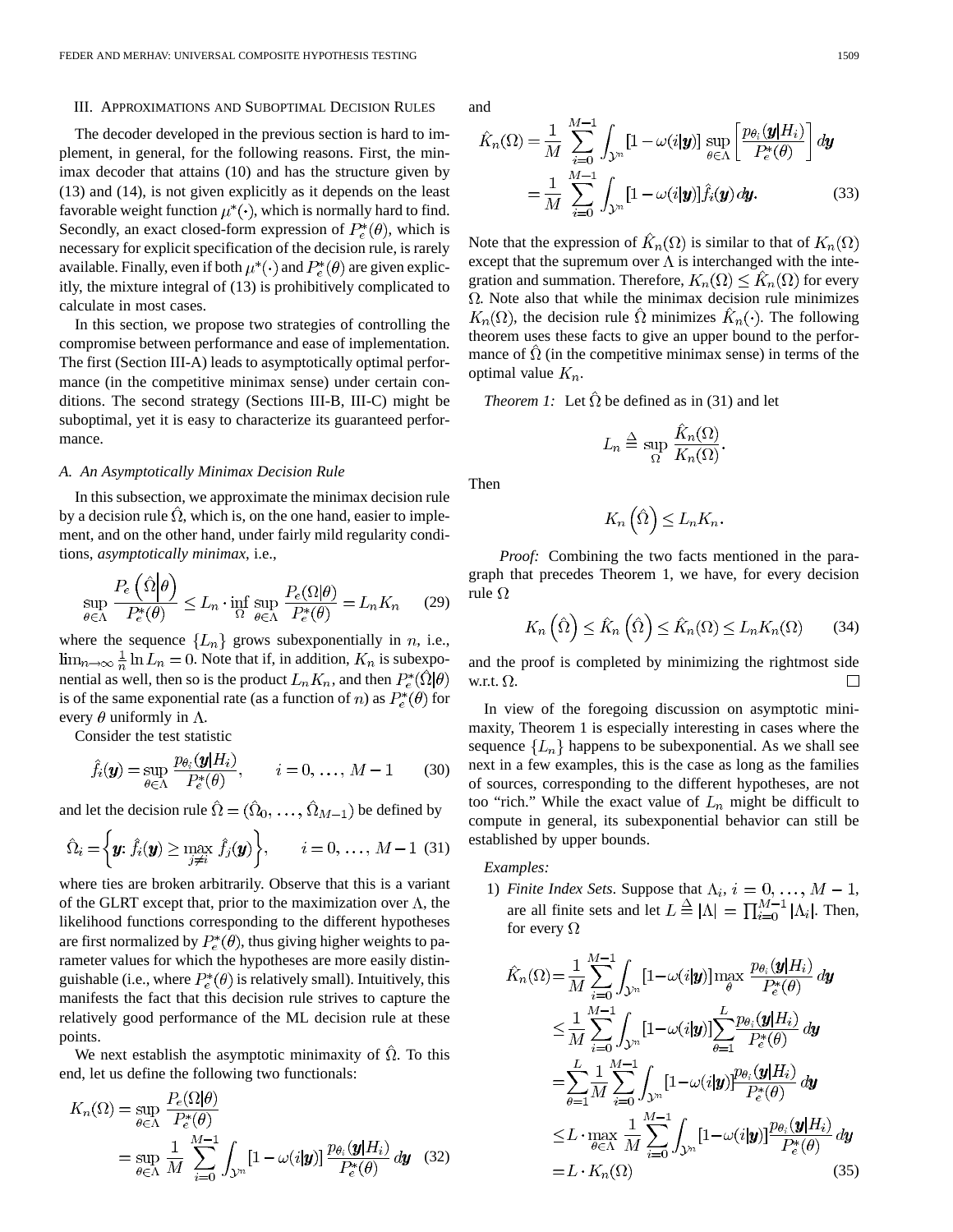and so,  $L_n \leq L$  independently of *n*. Of course, the above chain of inequalities continues to hold even if the size of  $\Lambda$  varies with  $n$ .

2) *Discrete-Valued Sufficient Statistics*. Suppose that

$$
p_{\theta_i}(\mathbf{y}|H_i), \qquad i=0,\ldots,M-1
$$

can be represented as

$$
p_{\theta_i}(\mathbf{y}|H_i) = Q_i(\theta_i, g_i(\mathbf{y}))
$$

that is,  $p_{\theta_i}(\mathbf{y}|H_i)$  depends on **y** only via a sufficient statistic function  $q_i$ , which is independent of  $\theta$ . Suppose further that the supremum of  $p_{\theta_i}(\mathbf{y}|H_i)/P_e^*(\theta)$  is a maximum, and that the range of  $g_i$  is a finite set for every  $n$ , i.e.,  $G_n \triangleq |\{g_i(\mathbf{y}): \mathbf{y} \in \mathcal{Y}^n\}| < \infty$ . This is the case, for example, with finite-alphabet memoryless sources, where the sufficient statistic  $g_i$  is given by the empirical probability distribution and the number of distinct empirical probability distributions  $G_n$  is polynomial in  $n.$  More generally, finite-alphabet Markov chains also fall in this category. Now, observe that since  $g_i(\mathbf{y})$  does not take on more than  $G_n$  distinct values as  $y$  exhausts  $\mathcal{Y}^n$  (by assumption), then neither does the maximizer of  $p_{\theta_i}(\mathbf{y}|H_i)/P_e^*(\theta)$ . In other words, the cardinality of the set

$$
\Lambda_n = \{\text{argmax}_{\theta} p_{\theta_i}(\bm{y}|H_i)/P_e^*(\theta); \bm{y} \in \mathcal{Y}^n\}
$$

is at most  $G_n$ . Since

$$
\max_{\theta} \frac{p_{\theta_i}(\mathbf{y}|H_i)}{P_e^*(\theta)} \le \sum_{\theta \in \Lambda_n} \frac{p_{\theta_i}(\mathbf{y}|H_i)}{P_e^*(\theta)}
$$

we can repeat the chain of inequalities (35) with the finite summation over  $\theta$  being taken over  $\Lambda_n$ . Finally, the last equality in (35) is now replaced by an inequality because the maximum over  $\Lambda_n$  never exceeds the supremum over  $\Lambda$ . The conclusion, then, is that in this case  $L_n \leq G_n$ .

3) *Dense Grids for Smooth Parametric Families*. Example 1 essentially extends to the case of a continuous index set  $\Lambda$ even if the assumptions of Example 2 are relaxed, but then the requirement would be that  $p_{\theta_i}(\mathbf{y}|H_i)/P_e^*(\theta)$  is sufficiently smooth as a function of  $\theta$ . Specifically, the idea is to form a sequence of finite grids  $\Lambda_n = \{\theta^1, \ldots, \theta^{l_n}\},\$  $\theta^i \in \Lambda$ ,  $i = 1, \ldots, l_n$ , that on the one hand, becomes dense in  $\Lambda$  as  $n \to \infty$ , and on the other hand, its size  $l_n$  is subexponential in  $n$ . These two requirements can simultaneously be satisfied as long as the classes of sources are not large. Now, if in addition

$$
\gamma_n \stackrel{\Delta}{=} \sup_{\mathbf{y} \in \mathcal{Y}^n} \frac{\sup_{\theta \in \Lambda} p_{\theta_i}(\mathbf{y}|H_i)/P_e^*(\theta)}{\max_{\theta \in \Lambda_n} p_{\theta_i}(\mathbf{y}|H_i)/P_e^*(\theta)} < \infty \tag{36}
$$

then again, by a similar chain of inequalities as above, it is easy to show that  $L_n \leq l_n \gamma_n$ . Thus, the asymptotic minimaxity of  $\Omega$  can be established if  $\{\gamma_n\}$  is subexponential as well, which is the smoothness requirement needed. This requirement on  $\gamma_n$  might be too restrictive, especially if  $\mathcal{Y}^n$  is unbounded. Nonetheless, it can sometimes be weakened in such a way that the supremum in (36) is taken merely over a bounded set of very high probability under every possible probability measure of every

hypothesis (see, e.g., [14], [5]). This technique of using a grid was also used in [5] in the context of universal decoding. However, in contrast to [5], here the grid is not used in the decision algorithm itself, but only to describe the sufficient condition. Our proposed decision rule continues to be  $\Omega$ , independently of the grid. We will further elaborate on this in Section IV.

*Discussion:* To gain some more general insight on the conditions under which  $L_n$  is subexponential when  $\{\Lambda_i\}$  are continuous, observe that the passage from the expression of  $K_n(\Omega)$  to that of  $K_n(\Omega)$  requires that the maximization over  $\Lambda$  and the integration over  $\mathcal{Y}^n$  would essentially be interchangeable. To this end, it is sufficient that the integral of

$$
\hat{f}_i(\mathbf{y}|\theta) \stackrel{\Delta}{=} \frac{p_{\theta_i}(\mathbf{y}|H_i)}{P_e^*(\theta)}
$$

over  $\theta \in \Lambda$  would be asymptotically equivalent to

$$
\widehat{f}_{i}(\boldsymbol{y})=\sup_{\theta\in\Lambda}\widehat{f}_{i}(\boldsymbol{y}|\theta)
$$

in the exponential scale, uniformly for every  $y$  with the possible exception of a set of points whose probability is negligibly small. Since

$$
\int_{\Lambda} \hat{f}_i(\mathbf{y}|\theta) d\theta \le \text{Vol}(\Lambda) \cdot \hat{f}_i(\mathbf{y})
$$
\n(37)

it is sufficient to require that the converse inequality essentially holds as well (within a subexponetial factor). For the integral of  $\hat{f}_i(\mathbf{y}|\theta)$  to capture the maximum of  $\hat{f}_i(\mathbf{y}|\theta)$ , there should be a neighborhood of points in  $\Lambda$ , around the maximizer of  $\hat{f}_i(\mathbf{y}|\theta)$ , such that on the one hand,  $\hat{f}_i(\mathbf{y}|\theta)$  is close to  $\hat{f}_i(\mathbf{y})$  for every  $\theta$  in that neighborhood, and on the other hand, the volume of this neighborhood is nonvanishing. In this case, the integral of  $\hat{f}_i(\mathbf{y}|\theta)$  over  $\Lambda$  is lower-bounded by the volume of this neighborhood multiplied by the minimum of  $f_i(\mathbf{y}|\theta)$  within the neighborhood, but this minimum is still fairly close to  $f_i(\mathbf{y})$ .

It is interesting to point out that the very same idea serves as the basis of asymptotic methods of Laplace integration techniques [4], [23]. We have deliberately chosen to keep the foregoing discussion informal, but with hopefully clear intuition, rather than giving a formal condition, which might be difficult to verify in general.

It should also be pointed out that some of the techniques used in the above examples were essentially used in [17] to show that the GLRT is asymptotically minimax in the sense of minimizing  $\max_{\theta \in \Lambda} P_e(\Omega | \theta)$ . This observation indicates that the GLRT is a more pessimistic criterion because performance is not measured relative to the optimum ML decision rule.

# *B. Suboptimal Decision Rules*

Although the decision rule  $\hat{\Omega}$  is easier to implement and more explicit than the exact minimax decision rule, its implementation is still not trivial. The main difficulty is that it requires an exact closed-form expression of  $P_e^*(\theta)$  for every  $\theta \in \Lambda$ , which is, unfortunately, rarely available.

In some situations, where  $P_e^*(\theta)$  decays exponentially and the error exponent function

$$
E(\theta) = \lim_{n \to \infty} \left[ -\frac{1}{n} \ln P_e^*(\theta) \right]
$$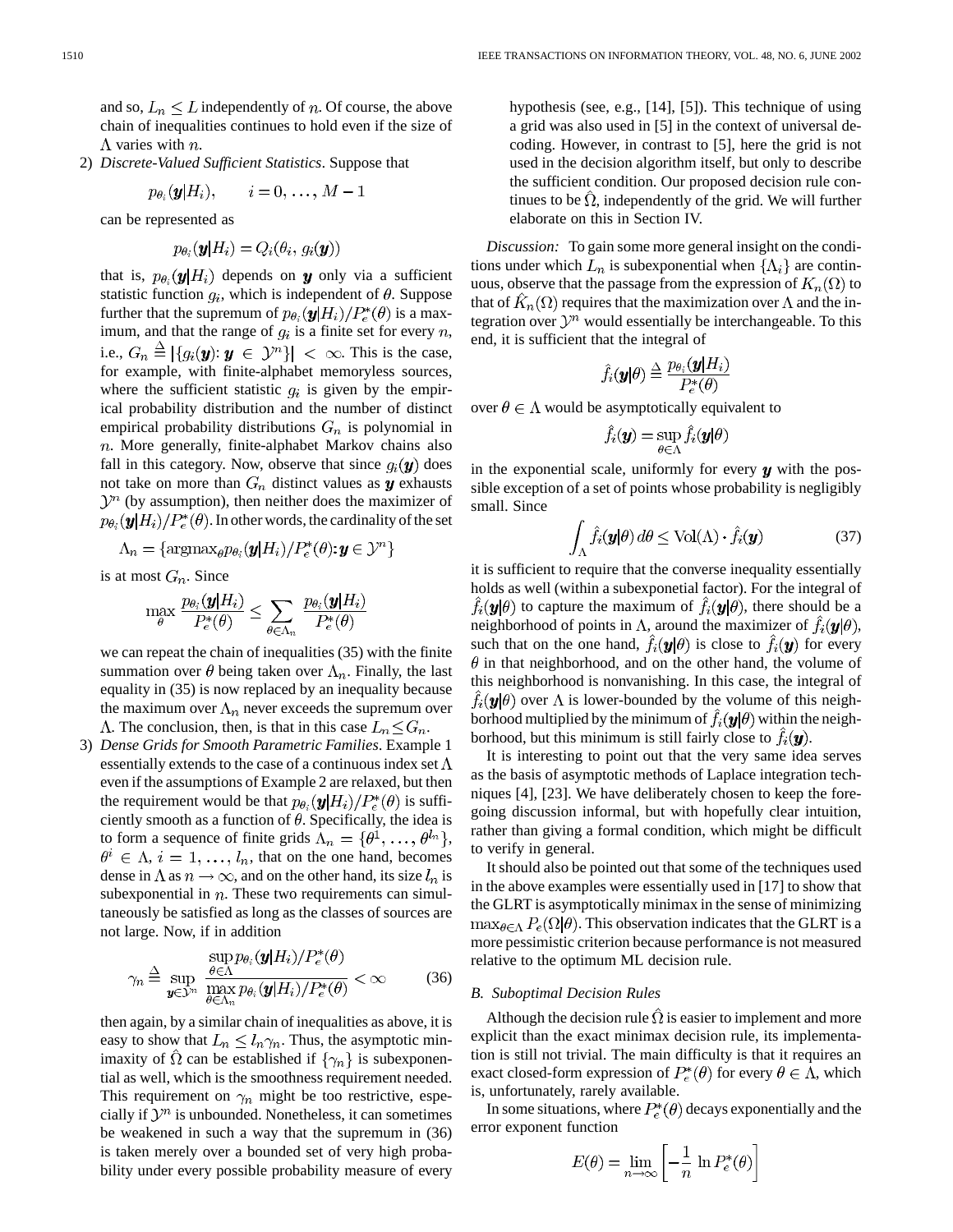is available in closed form, then  $\hat{f}_i(\mathbf{y})$  can be further approximated by

$$
\sup_{\theta} \frac{p_{\theta_i}(\mathbf{y}|H_i)}{\exp[-nE(\theta)]}.
$$
\n(38)

Clearly, as can be shown using the same techniques as in Section III-A, the resulting decision rule inherits the asymptotic minimaxity property of  $\hat{\Omega}$  provided that the convergence of  $-\frac{1}{n}\ln P_e^*(\theta)$  to  $E(\theta)$  is uniform across  $\Lambda$ .

In many other situations, however, even the exact exponential rate function  $E(\theta)$  is not available in closed form. Suppose, nonetheless, that there is an explicit expression of an *upper bound*  $B(\theta)$  to  $P_e^*(\theta)$ , which is often the case in many applications. Consider the test statistic

$$
\tilde{f}_i(\mathbf{y}) = \sup_{\theta \in \Lambda} \frac{p_{\theta_i}(\mathbf{y}|H_i)}{B(\theta)} \tag{39}
$$

and let  $\tilde{\Omega} = {\tilde{\Omega}_0, \ldots, \tilde{\Omega}_{M-1}}$ , be a decision rule where

$$
\tilde{\Omega}_i = \left\{ \boldsymbol{y}; \,\tilde{f}_i(\boldsymbol{y}) \ge \max_{j \neq i} \,\tilde{f}_i(\boldsymbol{y}) \right\}, \qquad i = 0, \ldots, M-1 \quad (40)
$$

and where ties are broken arbitrarily. Now, define

$$
\tilde{K}_n(\Omega) \stackrel{\Delta}{=} \sup_{\theta} \frac{P_e(\Omega|\theta)}{B(\theta)} \tag{41}
$$

and let  $K'_n(\Omega)$  be defined similarly as  $\hat{K}_n(\Omega)$  but with the denominator  $P_e^*(\theta)$  being replaced by  $B(\theta)$ , i.e.,  $f_i$  is replaced by  $f_i$ . Finally, let

$$
\tilde{L}_n = \sup_{\Omega} \frac{K'_n(\Omega)}{\tilde{K}_n(\Omega)}.
$$
\n(42)

The following theorem gives an upper bound to the error probability associated with  $\Omega$ .

*Theorem 2:* For every  $\theta \in \Lambda$ 

$$
P_e\left(\tilde{\Omega}\middle|\theta\right) \leq \tilde{L}_n K_n B(\theta).
$$

Note that  $L_n$  can be assessed using the same considerations as discussed in Section III-A, and therefore, under certain regularity conditions, it is subexponential similarly to  $L_n$ . If, in addition,  $K_n$  is subexponential (i.e., if there exists a universal decision rule in the error exponent sense), then Theorem 2 tells us that the exponential decay rate of the error probability associated with  $\Omega$  is at least as good as that of the upper bound  $B(\theta)$ . This opens a variety of possible tradeoffs between guaranteed performance and ease of implementation. Loose bounds typically have simple expressions but then the guaranteed performance might be relatively poor. On the other hand, more sophisticated and tight bounds can improve performance, but then the resulting expression of  $B(\theta)$  might be difficult to work with. We shall see a few examples in Section IV.

*Proof:* First observe that since  $P_e(\theta) \leq B(\theta)$  for all  $\theta$ , then  $K_n(\Omega) \le K_n(\Omega)$  for all  $\Omega$ . Now, similarly as in the proof of Theorem 1

$$
\tilde{K}_n\left(\tilde{\Omega}\right) \leq \tilde{L}_n \inf_{\Omega} \tilde{K}_n(\Omega) \leq \tilde{L}_n \inf_{\Omega} K_n(\Omega) = \tilde{L}_n K_n
$$

and the desired result follows from the definition of  $\tilde{K}_n(\Omega)$ .

# *C. Asymptotic Minimaxity Relative to*  $[P_e^*(\theta)]^{\xi}$

Returning to the case where  $P_e^*(\theta)$  (or at least its asymptotic exponent  $E(\theta)$  is available in closed form, it is also interesting to consider the choice  $B(\theta) = [P_e^*(\theta)]^{\xi}$  (or  $B(\theta) = e^{-n\xi E(\theta)}$ ), where  $0 \le \xi \le 1$ . The rationale behind this choice is the following: In certain situations, the competitive minimax criterion w.r.t.  $P_e^*(\theta)$  might be too ambitious, i.e., the value of the minimax may grow exponentially with  $n$ . Nonetheless, a reasonable compromise of striving to uniformly achieve only a certain fraction  $\xi$  of the optimum error exponent, might be achievable. Note that the choice of  $\xi$  between zero and unity, gives a spectrum of possibilities that bridges between the GLRT on the one extreme ( $\xi = 0$ ), and the new proposed competitive minimax decision rule on the other extreme  $(\xi = 1)$ . The implementation of the approximate version of this decision rule is not more difficult than that of  $\xi = 1$ . The only difference is that the denominator of test statistic (38) is replaced by  $\exp\{-n\xi E(\theta)\}\$  (or, in view of Section III-B, Theorem 2, it can even be replaced by  $\exp\{-n\xi E_L(\theta)\}\$ for some known lower bound  $E_L(\theta)$  to  $E(\theta)$ , if  $E(\theta)$  itself is not available in closed form). We propose the following guideline for the choice of  $\xi$ . Note that if the competitive minimax value w.r.t.  $[P_e^*(\theta)]^{\xi}$ , for a certain value of  $\xi > 0$ , does not grow exponentially with  $n$ , then an error exponent of at least  $\xi E(\theta)$  is achieved for all  $\theta$ . This guarantees that whenever  $P_e^*(\theta)$  decays exponentially rapidly (that is,  $E(\theta) > 0$ ), so does the probability of error of the (approximate) minimax decision rule competitive to  $[P_e^*(\theta)]^{\xi}$ . We would then like to let  $\xi$  be the largest number with this property. More precisely, we wish to select  $\xi = \xi^*$ , where

$$
\xi^* \stackrel{\Delta}{=} \sup \left\{ \xi \colon \limsup_{n \to \infty} \frac{1}{n} \ln K_n^{\xi} \le 0 \right\} \tag{43}
$$

and

$$
K_n^{\xi} \stackrel{\Delta}{=} \inf_{\Omega} \sup_{\theta \in \Lambda} \frac{P_e(\Omega|\theta)}{[P_e^*(\theta)]^{\xi}}.
$$
 (44)

In a sense, we can think of the factor  $\xi^*$  as the unavoidable cost of uncertainty in  $\theta$ . Quite clearly, all this is interesting only for cases where  $\xi^* > 0$ . Fortunately, it turns out that at least in some interesting examples of the composite hypothesis testing problem, it is easy to show that  $\xi^* > 0$ . One such example, which is analyzed in the Appendix, is the following communication system. Consider the additive Gaussian channel

$$
y_t = \theta x_t + z_t, \qquad t = 1, 2, \dots \tag{45}
$$

where  $\theta$  is an unknown gain parameter, and  $\{z_t\}_{t>1}$  are i.i.d., zero-mean, Gaussian random variables with variance  $\sigma^2$ . Consider a codebook of two codewords of length  $n$  given by

 $\boldsymbol{x}^{0} = (x_{1}^{0}, \ldots, x_{n}^{0}) = (\sqrt{nP_{0}}, 0, 0, \ldots, 0)$ 

and

$$
\boldsymbol{x}^1 = (x_1^1, \ldots, x_n^1) = \left(0, \sqrt{n_1}, 0, \ldots, 0\right)
$$

where  $P_0$  and  $P_1$  designate the transmission powers associated with the two codewords, which may not be the same. It is demonstrated in the Appendix that while the optimum error exponent of the ML decision rule is given by  $E(\theta)$  =  $\theta^2(P_0+P_1)/(8\sigma^2)$ , there is a certain decoder, independent of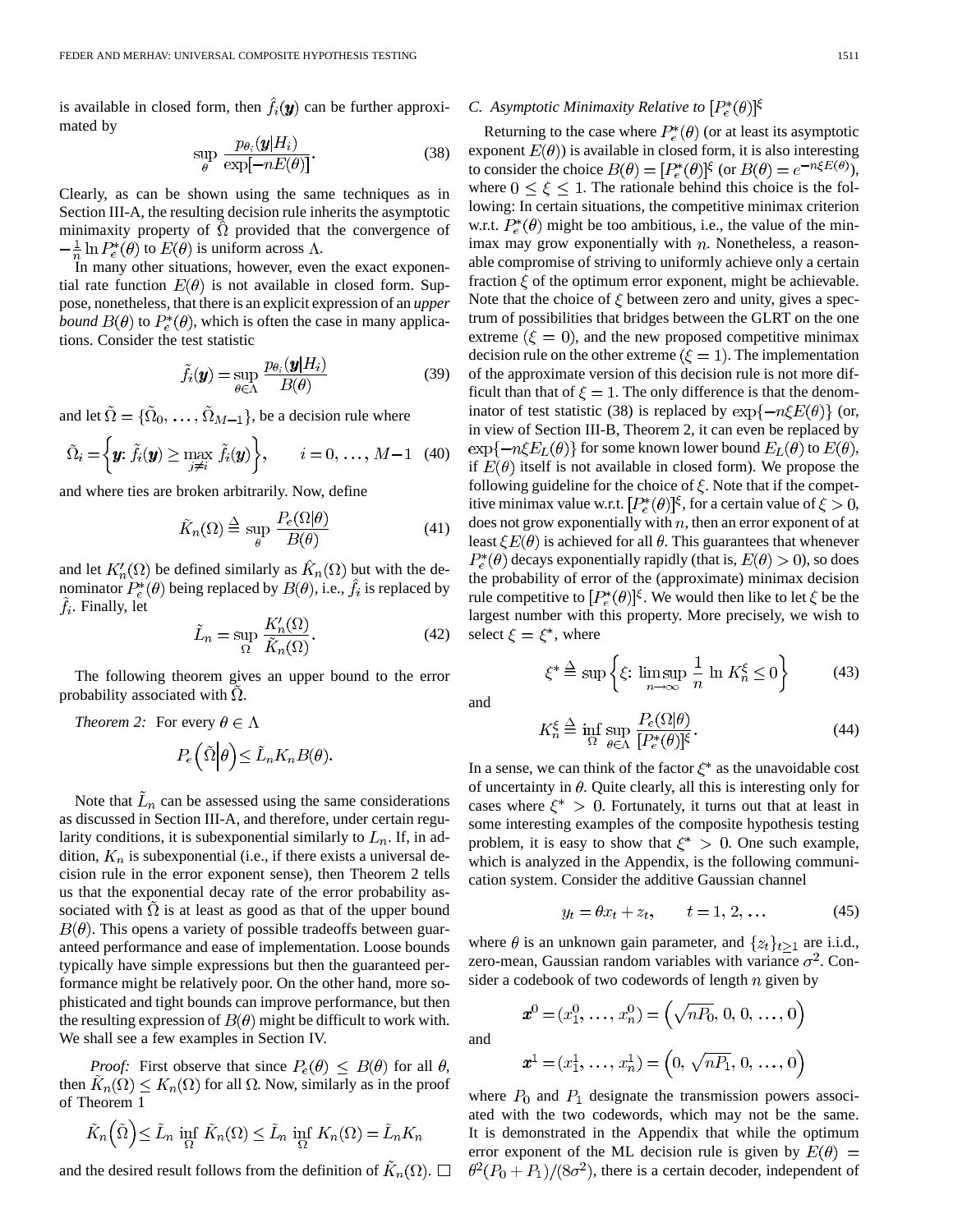$\theta$ , which will be denoted by  $\Omega^0$ , that achieves an error exponent of  $\theta^2 P_0 P_1/[2\sigma^2(P_0+P_1)]$ . Now, for every

$$
\xi < \frac{\theta^2 P_0 P_1 / [2\sigma^2 (P_0 + P_1)]}{\theta^2 (P_0 + P_1) / (8\sigma^2)} = \frac{4P_0 P_1}{(P_0 + P_1)^2} \tag{46}
$$

we have

$$
K_n^{\xi} \le \sup_{\theta} \frac{P_e(\Omega^0|\theta)}{[P_e^*(\theta)]^{\xi}} \tag{47}
$$

which in turn is of the (nonpositive) exponential order of

$$
\sup_{\theta} \exp\left\{n\theta^2 \left[\xi - \frac{4P_0P_1}{(P_0 + P_1)^2}\right] \frac{(P_0 + P_1)}{8\sigma^2}\right\} = 1.
$$

Therefore, in this case

$$
\xi^* \ge \frac{4P_0P_1}{(P_0 + P_1)^2} > 0. \tag{48}
$$

The conclusion, therefore, is that the approximate competitive minimax decision rule with  $\xi = 4P_0P_1/(P_0+P_1)^2$  is uniformly *at least* as good as  $\Omega^0$  for all  $\theta$  in the error exponent sense. Note that for  $P_0 = P_1$ , we have  $4P_0P_1/(P_0 + P_1)^2 = 1$ , which implies that  $\xi^* = 1$ . This means that  $E(\theta)$  is universally attainable for orthogonal signals of the same energy. As shown in the Appendix, in this particular case, even the GLRT attains  $E(\theta)$  universally. Another example of theoretical and practical interest, where  $\xi^* > 0$  will be discussed in Section IV-A.

In general, it may not be trivial to compute the exact value of  $\xi^*$ . However, it might be possible to obtain upper and lower bounds from lower and upper bounds on  $K_n^{\xi}$ , respectively. Upper bounds on  $\xi^*$  would be interesting for establishing fundamental limitations on uniformly achievable error exponents whereas lower bounds yield positive achievability results.

In the foregoing discussion, we demonstrated one way to obtain a lower bound to  $\xi^*$  from an upper bound to  $K_n^{\xi}$ . We now conclude this subsection by demonstrating another method, that leads to a single-letter formula of a lower bound to  $\xi^*$ , which is tight under the mild regularity conditions described in Examples 1–3 and the Discussion of Section III-A. As an example, consider the class of discrete of memoryless sources  $\{P_{\theta}\}\$  of a given finite alphabet  $\mathcal{Y}$ , where  $\theta$  designates the vector of letter probabilities. Assume further that there are  $M = 2$  composite hypotheses, designated by two disjoint subsets,  $\Lambda_0$  and  $\Lambda_1$ , of this class of sources. In the following derivation, where we make use of the method of types [2], the notation  $a_n \doteq b_n$  means that the sequences  $\{a_n\}$  and  $\{b_n\}$  are of the same exponential order, i.e.,

$$
\lim_{n \to \infty} \frac{1}{n} \ln a_n / b_n = 0.
$$

Similarly as in (23), we have

$$
K_n^{\xi} = \frac{1}{2} \sup_{\mu} \sum_{\mathcal{Y}^n} \min_{i \in \{0, 1\}} \int_{\Lambda} \mu(d\theta) \frac{p_{\theta_i}(\mathbf{y}|H_i)}{[P_e^*(\theta)]^{\xi}}
$$
  

$$
\leq \sum_{\mathcal{Y}^n} \min_{i \in \{0, 1\}} \sup_{\theta} \frac{p_{\theta_i}(\mathbf{y}|H_i)}{[P_e^*(\theta)]^{\xi}} \tag{49}
$$

where the inequality is tight in the exponential order under the conditions discussed in Section III-A. Now, let  $Q_y$  denote the empirical probability mass function (PMF) (relative frequencies of letters) associated with  $y$ . Let  $T_Q$  denote the type class corresponding to Q, i.e., the set of all *n*-sequences  $y \in \mathcal{Y}^n$  for which  $Q_{\mathbf{y}} = Q$ . Finally, let  $Q^n$  denote the set of all empirical PMFs of *n*-sequences over  $\mathcal{Y}^n$ . Then it is well known [2] that

$$
p_{\theta_i}(\mathbf{y}|H_i) = \exp\{-n[H(Q_{\mathbf{y}}) + D(Q_{\mathbf{y}}||P_{\theta_i})]\}\
$$
 (50)

where  $H(Q_y)$  is the empirical entropy of y and  $D(Q_y||P_{\theta_i})$  is the relative entropy between  $Q_{\boldsymbol{y}}$  and  $P_{\theta_i}$ . Using this and the well-known fact that  $|T(Q)| \doteq \exp\{nH(Q)\}\)$ , we now have

$$
K_n^{\xi} \leq \sum_{Q \in \mathcal{Q}^n} |T(Q)| \cdot \min_{i=0,1} \sup_{\theta} \frac{\exp\{-n[H(Q) + D(Q||P_{\theta_i})]\}}{\exp\{-n\xi E(\theta)\}}
$$
  
\n
$$
\doteq \max_{Q} \min_{i=0,1} \sup_{\theta} \exp\{n[\xi E(\theta) - D(Q||P_{\theta_i})]\}
$$
  
\n
$$
= \exp\left\{n \left[\max_{Q} \min\left\{\sup_{\theta} (\xi E(\theta) - D(Q||P_{\theta_0})),\sup_{\theta} (\xi E(\theta) - D(Q||P_{\theta_1}))\right\}\right]\right\}.
$$
 (51)

For this expression to be subexponential in  $n$ , the following condition should be satisfied: For every PMF  $Q$  over  $Y$ , either  $\xi E(\theta) \leq D(Q||P_{\theta_0})$  for all  $\theta$ , or  $\xi E(\theta) \leq D(Q||P_{\theta_1})$  for all  $\theta$ . Equivalently

$$
\xi \le \min_{Q} \max \left\{ \inf_{\theta} \frac{D(Q||P_{\theta_0})}{E(\theta)}, \inf_{\theta} \frac{D(Q||P_{\theta_1})}{E(\theta)} \right\} \tag{52}
$$

and so, the RHS is a lower bound to  $\xi^*$ . Note, that if  $\Lambda_0$  and  $\Lambda_1$ are not *separated away*, and if  $\theta_0$  and  $\theta_1$  are *unrelated* (in the sense that they may take on values in  $\Lambda_0$  and  $\Lambda_1$ , respectively, independently of each other), then there exists  $Q = Q^*$  for which both numerators of (52) vanish, yet the denominators are strictly positive, and so  $\xi^* = 0$ . If, however,  $\theta_0$  and  $\theta_1$  are related (e.g.,  $\theta_1$  is some function of  $\theta_0$ ), then  $\xi^*$  could be strictly positive as the denominators of (52) may tend to zero with the numerators. A simple example of this is the class of binary memoryless sources (Bernoulli) with  $\mathcal{Y} = \{0, 1\}$ , where  $\theta$  designates the probability of "1,"  $\Lambda_0 = [0, 1/2)$ , and  $\Lambda_1 = (1/2, 1]$ . Again, if  $\theta_0$  and  $\theta_1$  are unrelated, then  $\xi^* = 0$ . However, if  $\theta_0$  and  $\theta_1$  are related by  $\theta_0 = 1 - \theta_1$ , then  $\xi^* = 1$ . This is not surprising as the ML decision rule, which achieves  $E(\theta)$ , is independent of  $\theta$ in this case.

#### IV. APPLICATIONS

In this section, we examine the applicability of our approach to two frequently encountered problems of signal processing and communications. We will also compare our method to other commonly used methods, in particular, the GLRT. As mentioned earlier, special attention will be devoted to the problem of universal decoding that arises in coded communication over unknown channels.

## *A. Pattern Recognition Using Training Sequences*

Consider the following problem in multiple hypothesis testing, which is commonly studied in statistical methods of pattern recognition, like speech recognition and optical character recognition (see also [31], [8], [15]). There is a model of some parametric family of pdfs  $\{q_{\phi}(\mathbf{y}), \phi \in \Phi\}$  (e.g., hidden Markov models in the case of speech recognition), and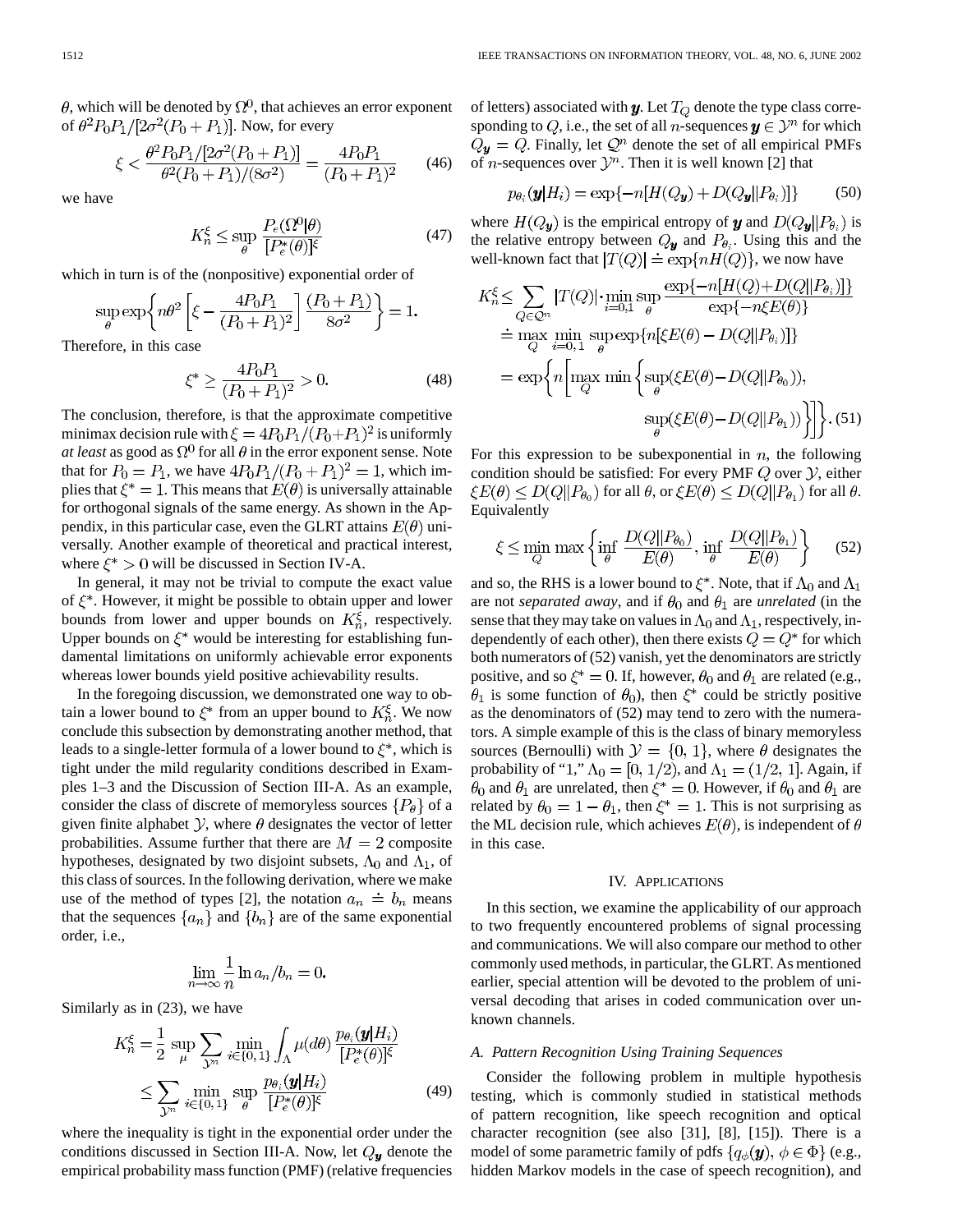M sources  $q_{\phi_i}(\cdot), i = 0, 1, ..., M - 1$ , in this class constitute the  $M$  hypotheses to which a given observation sequence  $\boldsymbol{z}$ must be classified. For simplicity, let us assume that  $M = 2$ and the two sources are *a priori* equiprobable. Obviously, if  $\phi_i$ ,  $i = 0, 1$ , were known this would have been a simple hypothesis testing problem. What makes this a composite hypothesis testing problem is that, in practice,  $\phi_0$  and  $\phi_1$  are unknown, and instead, we are given two independent training sequences  $x_0$  and  $x_1$ , emitted by  $q_{\phi_0}$  and  $q_{\phi_1}$ , respectively. To formalize this in our framework, the entire data set is  $y = (z, x_0, x_1)$ , the parameter is  $\theta = (\phi_0, \phi_1) \in \Phi^2$ , and

$$
H_0: \quad p_{\theta}(\boldsymbol{y}|H_0) = q_{\phi_0}(\boldsymbol{z})q_{\phi_0}(\boldsymbol{x}_0)q_{\phi_1}(\boldsymbol{x}_1)
$$

$$
H_1: \quad p_{\theta}(\boldsymbol{y}|H_1) = q_{\phi_1}(\boldsymbol{z})q_{\phi_0}(\boldsymbol{x}_0)q_{\phi_1}(\boldsymbol{x}_1).
$$

In words, under  $H_i$  it is assumed that  $\boldsymbol{z}$  shares the same parameter as  $\mathbf{x}_i$ ,  $i = 0, 1$ .

Denote by  $P_e^*(\phi_0, \phi_1)$  the minimum error probability associated with the simple hypothesis testing problem defined by  $(\phi_0, \phi_1)$ . This is the error attained by LRT, comparing  $q_{\phi_0}(z)$ to  $q_{\phi_1}(\mathbf{z})$ . Based on the above, our asymptotically competitive minimax decision rule will select the hypothesis  $H_i$  for which

$$
\hat{f}_i(\boldsymbol{y}) = \max_{\phi_0, \phi_1} \frac{q_{\phi_i}(\boldsymbol{z}) q_{\phi_0}(\boldsymbol{x}_0) q_{\phi_1}(\boldsymbol{x}_1)}{P_e^*(\phi_0, \phi_1)}, \qquad i = 0, 1, j \neq i
$$

 $\sim 10^{-1}$  .

**College** 

 $\mathcal{L}^{\mathcal{L}}$  .

is maximum. This is, in general, different from the Bayesian approach [15], where the decision is according to the  $i$  that maximizes

$$
\max_{\phi} [q_{\phi}(\pmb{x}_i)q_{\phi}(\pmb{z})] \cdot \max_{\phi'} q_{\phi'}(\pmb{x}_j)
$$

and from the GLRT [31], [8] used under the Neyman–Pearson criterion, where

$$
\max_{\phi} [q_{\phi}(\pmb{x}_{0})q_{\phi}(\pmb{z})] \Bigg/ \bigg[\max_{\phi} q_{\phi}(\pmb{x}_{0}) \, \max_{\phi} q_{\phi}(\pmb{z})\bigg]
$$

is compared to a threshold (independently of  $x_1$ ).

As a simple example, consider the case of two Gaussian densities given by

$$
q_{\phi_i}(\mathbf{z}) = (2\pi)^{-n/2} \exp\left\{-\frac{1}{2}\sum_{t=1}^n (z_t - \phi_i)^2\right\}, \quad i = 0, 1
$$

where  $\phi_0$  and  $\phi_1$  take on values in a certain interval  $[-A, A]$ ,  $A > 0$ , and we are given two training sequences  $x_0$  and  $x_1$  of length m. The exact expression of  $P_e^*(\phi_0, \phi_1)$  is given by

$$
P_e^*(\phi_0, \phi_1) = Q\left(\frac{\sqrt{n}}{2} | \phi_0 - \phi_1| \right)
$$

where

$$
Q(x) \stackrel{\Delta}{=} \int_x^{\infty} \frac{du}{\sqrt{2\pi}} e^{-u^2/2}
$$

The asymptotic error exponent associated with  $P_e^*(\phi_0, \phi_1)$  is given by

$$
E(\phi_0, \phi_1) = \frac{(\phi_0 - \phi_1)^2}{8}.
$$

Thus, the computation of  $\hat{f}_i(\mathbf{y})$ , with the denominator approximated by  $e^{-n(\phi_0-\phi_1)^2/8}$ , involves maximization of a quadratic function of  $\phi_0$  and  $\phi_1$ , which can be carried out in closed form. Specifically, the maximizations associated with  $f_0(\mathbf{y})$  and  $f_1(\mathbf{y})$ are equivalent to the minimizations of

$$
\|\mathbf{z} - \phi_0\|^2 + \|\mathbf{x}_0 - \phi_0\|^2 + \|\mathbf{x}_1 - \phi_1\|^2 - \frac{n}{4}(\phi_0 - \phi_1)^2
$$

and

$$
\|\mathbf{z} - \phi_1\|^2 + \|\mathbf{x}_0 - \phi_0\|^2 + \|\mathbf{x}_1 - \phi_1\|^2 - \frac{n}{4}(\phi_0 - \phi_1)^2
$$

respectively, both over  $[-A, A]^2$ . At this point, it is important and interesting to distinguish between two cases regarding the relative amount of training data. If  $m > n(\sqrt{5} - 1)/4$ , these two quadratic functions have positive definite Hessian matrices (independently of the data), and hence also have global minima even for  $A = \infty$ . Therefore, if the absolute values of the true  $\phi_0$  and  $\phi_1$  are significantly less than A, then with high probability, these minimizers are also in the interior of  $[-A, A]^2$ . In this situation, the proposed approximate minimax decision rule, similarly to the GLRT, decides according to whether the sample mean of z is closer to the sample mean of  $x_0$  or to the sample mean of  $x_1$ . If, on the other hand,  $m < n(\sqrt{5}-1)/4$ , then the Hessian matrix of each one of the above mentioned quadratic forms has a negative eigenvalue, and so, its minimum is attained always at the boundary of  $[-A, A]^2$ . In this case, the decision rule might be substantially different.

Because of this "threshold effect," and the intuition that attainable error exponents must depend on the amount of training data, this example is an excellent example where it would be advisable to apply an approximate minimax decision rule w.r.t.  $[P_e^*(\theta)]^{\xi}$  for some  $\xi < 1$  (cf. Section III-C). At the technical side, note that below a certain value of  $\xi$  (depending on  $m/n$ ), each of the quadratic forms to be minimized over  $(\phi_0, \phi_1)$  (for which now the term  $n(\phi_0 - \phi_1)^2/4$  is multiplied by  $\xi$ ) is again guaranteed to have a positive definite Hessian matrix. As for a lower bound to  $\xi^*$  for his problem, it is not difficult to show, using the Chernoff bound, that the GLRT (for  $A = \infty$ ) attains an error exponent of  $(\phi_0 - \phi_1)^2/[8(1+n/(2m))]$ . It then follows that, in this case,  $\xi^* \geq 1/[1 + n/(2m)]$ .

# *B. Universal Decoding*

The problem of universal decoding is frequently encountered in coded communication. When the channel is unknown, the ML decoder cannot be implemented and a good decoder is sought that does not depend on the unknown values of the channel parameters. We first provide a brief description of the problem and prior work on the subject, and then examine our approach in this context.

Consider a family of vector channels  $\{W_{\theta}(\mathbf{y}|\mathbf{x}), \theta \in \Lambda\},\$ where  $\mathbf{x} = (x_1, \dots, x_n) \in \mathcal{X}^n$  is the channel input,  $\mathbf{y} = (y_1, \ldots, y_n) \in \mathcal{Y}^n$  is the observed channel output, and  $\theta$ is the index (or the parameter) of the channel in the class. A block code  $\mathcal{C} = {\mathbf{x}^1, \dots, \mathbf{x}^M} \subset \mathcal{X}^n$  of length n and rate R is a collection of  $M = 2^{nR}$  vectors of length n, which represent the set of messages to be transmitted across the channel. Upon transmitting one of the M messages  $\mathbf{x}^i$ , a vector  $\mathbf{y}$  is received at the channel output, under the conditional pdf  $W_{\theta}(\cdot|\mathbf{x}^i)$ . The decoder, which observes  $y$  and knows  $C$ , but does not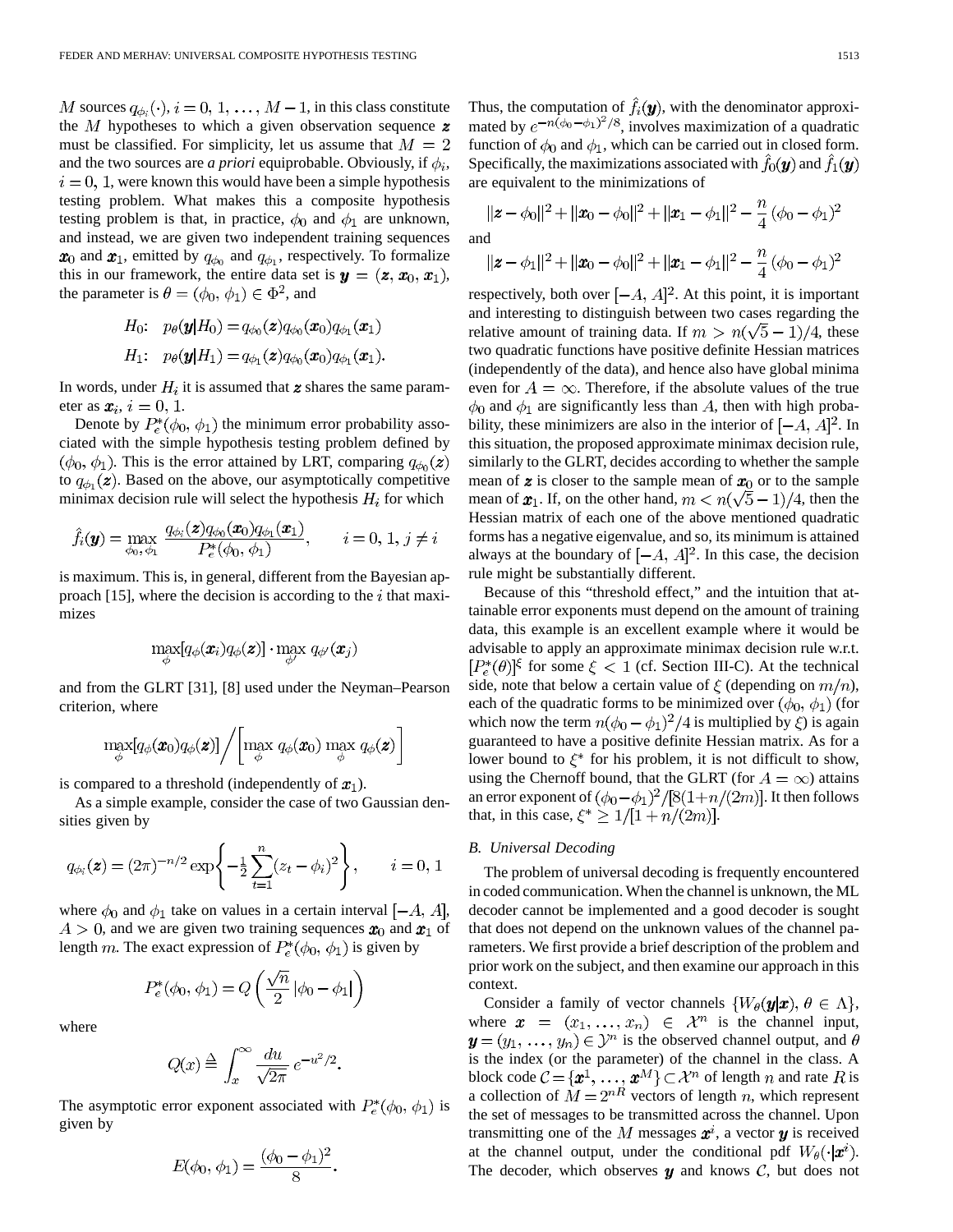know  $\theta$ , has to decide which message was transmitted. This is, of course, a composite hypothesis problem with multiple hypotheses, where the same parameter value  $\theta$  corresponds to all hypotheses and

$$
p_{\theta}(\mathbf{y}|H_i) = W_{\theta}(\mathbf{y}|\mathbf{x}^i), \quad i = 0, 1, ..., M-1.
$$

It is well known [2] that for discrete memoryless channels (DMCs) (see also [14] for Gaussian memoryless channels) and more generally, for finite-state (FS) channels [30], [11], there exist universal decoders in the *random coding* sense. Specifically, the exponential decay rate of the average error probability of these universal decoders, w.r.t. the ensemble of randomly chosen codes, is the same as that of the average error probability obtained by the optimum ML decoder. Universality in the random-coding sense does not imply that for a specific code the decoder attains the same performance as the optimal ML decoder, nor does it imply that there exists a specific code for which the universal decoder has good performance.

In a recent work [5], these results have been extended in several directions. First, the universality in the random coding sense has been generalized in [5] to arbitrary indexed classes of channels obeying some mild regularity conditions on smoothness and richness. Secondly, under somewhat stronger conditions, referred to as *strong separability* in [5], the convergence rate toward the optimal random coding exponent is uniform across the index set [5, Theorem 2], namely,

$$
\lim_{n \to \infty} \sup_{\theta} \frac{1}{n} \log \frac{\overline{P}_e(\Omega | \theta)}{\overline{P}_e^*(\theta)} = 0
$$

where  $\overline{P}_e(\Omega|\theta)$  is the random-coding average error probability associated with the universal decoder  $\Omega$ , and  $\overline{P}_e^*(\theta)$  is the one associated with the optimum ML decoder for  $W_{\theta}$ . Finally, it was shown that, under the same condition, there exists a sequence of specific codes  $\{\mathcal{C}_n, n = 1, 2, ...\}$ , for which the universal decoder of [5] achieves the random coding error exponent of the ML decoder uniformly in  $\theta$ .

The existence of a universal decoder in the error exponent sense uniformly in  $\theta$ , for both random codes and deterministic codes, obviously implies that both

 $\ddot{\phantom{0}}$ 

and

$$
K_n = \inf_{\Omega} \sup_{\theta} \frac{1}{\overline{P}_e^*(\theta)}
$$

$$
K_n[\mathcal{C}_n] = \inf_{\Omega} \sup_{\theta} \frac{P_e(\Omega | \theta, \mathcal{C}_n)}{\overline{P}_e^*(\theta)} \tag{53}
$$

 $\overline{P}_{e}(\Omega|\theta)$ 

where  $P_e(\Omega|\theta, \mathcal{C}_n)$  is the probability of error for a specific code  $C_n$  (in the same sequence of codes as in [5]) are subexponential in *n* (that is,  $\xi^* = 1$  for both). Therefore, similarly as in the derivation in Section II, it is easy to show that the following decision rule is universal (relative to the random coding exponent) in both the random coding sense and in the deterministic coding sense. Decode the message  $x^i$  as the one that maximizes the quantity

$$
\hat{f}(\boldsymbol{x}^i, \boldsymbol{y}) = \max_{\theta} \frac{W_{\theta}(\boldsymbol{y}|\boldsymbol{x}^i)}{\overline{P}_{\epsilon}^*(\theta)}.
$$
\n(54)

This decoder can be further simplified by its asymptotically equivalent version

$$
\log \hat{f}(\boldsymbol{x}^i, \boldsymbol{y}) \approx \max_{\theta} [\log W_{\theta}(\boldsymbol{y}|\boldsymbol{x}^i) + nE_r(R, \theta)] \qquad (55)
$$

where

$$
E_r(R, \theta) = \lim_{n \to \infty} -\frac{1}{n} \log \overline{P}_e^*(\theta)
$$

(whenever the limit exists) is the asymptotic exponent of the average error probability (random-coding exponent [6]) associated with  $W_{\theta}$ . The latter version is typically more tractable since, as explained earlier, explicit closed-form expressions are available much more often for the random coding error exponent function than for the average error probability itself. For example, in the case of DMCs, Gallager's reliability function provides the exact behavior (and not only a lower bound) to the random-coding error exponent [7]. It should be kept in mind, however, that in the case of DMCs, the maximum mutual information (MMI) universal decoder [2], which coincides with the GLRT decoder for fixed composition codes, also attains  $E_r(R, \theta)$  for all  $\theta$ , both in the random coding sense and in the deterministic coding sense. Nevertheless, this may no longer be true for more general families of channels. It should be stressed, however, that the existence of a universal decoder (55) in the deterministic coding sense w.r.t. the random coding error exponent  $E_r(R, \theta)$  does not imply that there exists one with the same property w.r.t. the ML-decoding error exponent of the same sequence deterministic codes, that is,  $P_e^*(\theta | \mathcal{C}_n)$ .

It is important to emphasize also that the universal decoder of (55) is much more explicit than the one proposed in [5] as it avoids the need of employing many decoding lists in parallel, each one corresponding to one point in a dense grid (whose size grows with  $n$ ) in the index set, as proposed in [5].

As an additional benefit of this result, more understanding can be gained regarding the performance of GLRT, which is so commonly used when the channel is unknown. We have already mentioned that in some cases (e.g., the class of DMCs) the GLRT performs equally well as the universal decoder proposed herein. In some other cases, this is trivially so, simply because the two decoders coincide. For example, if  $\overline{P_e^*}(\theta)$  happens to be independent of  $\theta$  in a certain instance of the problem, then the GLRT is universal, simply because it coincides with (54). For example, consider an additive channel with a jammer signal [14] parameterized by  $\theta$ , i.e.,  $y_t = x_t + z_t + j_t(\theta)$ , where  $z_t$  is additive noise (with known statistics) and  $j_t(\theta)$  is a deterministic jammer signal characterized by  $\theta$  (e.g., a sine wave with a certain amplitude, frequency, and phase). Here, when  $\theta$  is known,  $j_t(\theta)$  can be subtracted from  $y_t$  and so  $\overline{P}_e^*(\theta)$  is the same as for the channel  $y_t = x_t + z_t$ , which in turn is independent of  $\theta$ . Another example, in a continuous time setting, is associated with a constant energy, orthogonal signal set given by sine waves at different frequencies (frequency-shift keying—FSK), transmitted via an additive white Gaussian channel (AWGN) with an unknown all-pass filter parameterized by  $\theta$ . Since the signals remain essentially orthogonal, and with the same energy, even after passing the all-pass filter,  $P_e^*(\theta)$  is the probability of error of an orthogonal system in the AWGN, essentially independently of  $\theta$  (assuming sufficiently long signaling time).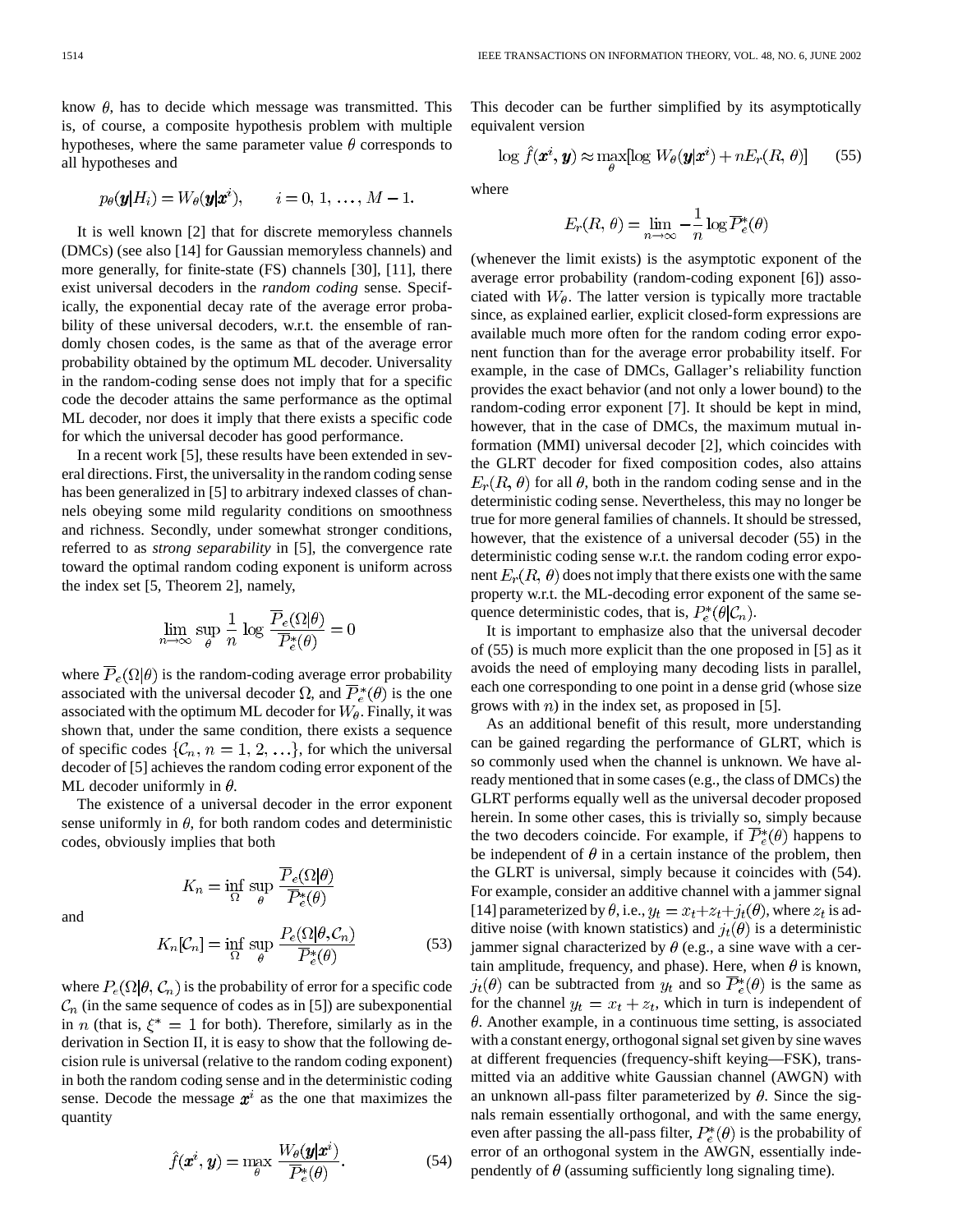Perhaps one of the most important models where the universal decoder (54) should be examined is the well-known model of the Gaussian intersymbol-interference (ISI) channel defined by

$$
y_t = \sum_{i=0}^{k} h_i x_{t-i} + z_t
$$
 (56)

where  $(h_0, \ldots, h_k) = \theta$  is the vector of unknown ISI coefficients and  $\{z_t\}$  is zero-mean Gaussian white noise with variance  $\sigma^2$  (known or unknown). The problem of channel decoding with unknown ISI coefficients has been extensively investigated, and there are many approaches to its solution, most of which are on the basis of the GLRT. As mentioned earlier, the results of [5] imply that universal decoding, in the random coding sense, is possible for this class of channels. Therefore, the competitive-minimax decoder, proposed herein, as well as its asymptotic approximation, $5$  is universal as well in the random coding error exponent sense.

In addition to the random-coding universality, it is especially appealing, in the case of the ISI channel, to examine the performance of our decoder when it is directed to asymptotic minimaxity w.r.t. a specific code. In other words, we wish to implement the same decoder as in (54), but with the denominator being replaced by the probability of error associated with a specific code.

To demonstrate the decoding algorithm explicitly in this case, let us consider, for the sake of simplicity, a codebook  $C$  of two codewords,  $\mathbf{x}^0$  and  $\mathbf{x}^1$ , and let  $\mathbf{u} = (u_1, \ldots, u_n) \stackrel{\Delta}{=} \mathbf{x}^0 - \mathbf{x}^1$ . If the ISI channel were known, then the probability of error associated with optimum ML decoding would have been of the exponential order of

$$
\exp\left\{-\sum_{t}\left[\sum_{j}h_ju_{t-j}\right]^2/(8\sigma^2)\right\}
$$

where the numerator in the exponent is the Euclidean distance between the two codewords after having passed the ISI filter (neglecting some edge effects at the beginning of the block). Let us suppose also that one knows *a priori* that the ISI filter is of limited energy, i.e.,  $\sum_{i=0}^{k} h_i^2 \leq S$ , where  $S > 0$  is given. Then, our approximate competitive-minimax decoder (for  $\xi = 1$ ), in this case, picks the codeword  $x^i = (x_1^i, \ldots, x_n^i), i = 0, 1$ , that minimizes the expression

$$
\min_{h_0, \dots, h_k} \left\{ \frac{1}{2\sigma^2} \sum_t \left( y_t - \sum_{j=0}^k h_j x_{t-j}^i \right)^2 - \frac{1}{8\sigma^2} \sum_t \left[ \sum_{j=0}^k h_j u_{t-j} \right]^2 \right\}
$$
(57)

subject to the constraint  $\sum_{i=0}^{k} h_i^2 \leq S$ . This is a standard quadratic minimization problem and the minimizing vector  $\theta = (h_0, \ldots, h_k)$  of ISI filter coefficients is given by solving the following set of linear equations:

$$
(G + \lambda I)\theta = g \tag{58}
$$

5cf. Example 3 and Discussion in Section III-A.

where I is the  $(k+1) \times (k+1)$  identity matrix,  $\lambda$  is a Lagrange multiplier chosen so as to satisfy the energy constraint

$$
g = \left(\frac{1}{n}\sum_{t} x_{t}y_{t}, \frac{1}{n}\sum_{t} x_{t-1}y_{t}, \dots, \frac{1}{n}\sum_{t} x_{t-k}y_{t}\right)^{T}
$$

and G is a  $(k+1) \times (k+1)$  matrix whose  $(i, j)$ th entry is given by

$$
\frac{1}{n} \sum_{t} x_{t-i} x_{t-j} - \frac{1}{4n} \sum_{t} u_{t-i} u_{t-j}.
$$

For low-rate codebooks of size larger than 2, a similar idea can still be used with  $P_e^*(\theta)$  being approximated using the union bound, which is given by the pairwise error probability as above, multiplied by the codebook size  $M$ . However, this should be done with some care as the pair of codewords  $(x^i, x^j)$  that achieves the minimum distance,  $\sum_{t} [\sum_{l} h_l(x_{t-l}^i - x_{t-l}^j)]^2$ , may depend on the filter coefficients. For higher rates, where the union bound is not tight in the exponential scale, more sophisticated bounds must be used.

It is interesting to note that the existence of a universal decoder in the error exponent sense for a specific orthogonal code, can be established using (27). For example, consider the channel defined by  $y_t = \theta x_t + z_t$ , where  $\{z_t\}$  are zero-mean, i.i.d. Gaussian random variables, and  $\theta$  is an unknown constant. Suppose that  $\Lambda = \{a, -a\}$  for some known constant  $a > 0$ , and the codebook consists of two orthogonal codewords, and  $\mathbf{x}_1 = (x_1^1, \ldots, x_n^1)$ . It can easily be seen that for every  $(y_1, \ldots, y_n)$ , the minimax and maximin values at the numerator and denominator of (27) are the same. Thus,  $K_n \leq |\Lambda| = 2$ and the existence of a universal decoder is established. This example can be extended to the case of a larger orthogonal code, and for any symmetric set  $\Lambda$ . Also, it can be observed that in this case, the GLRT is a universal decoder. Interestingly, when the codewords are not orthogonal the minimax and maximin values are not equal, and this technique cannot be used to determine whether or not a universal decoder exists. In this case, as shown in the Appendix, there is a uniformly better decoder than the GLRT [14]. Unfortunately, even that decoder is not universal in the error exponent sense for every specific code.

# V. CONCLUSION AND FUTURE RESEARCH

In this paper, we proposed and investigated a novel minimax approach to composite hypothesis testing with applications to problems of classification and to universal decoding. The main idea behind this approach is to minimize (or, to approximate the minimizer of) the worst case loss in performance (in terms of error probability) relative to the optimum ML test that assumes knowledge of the parameter values associated with the different hypotheses. The main important property of the proposed decision rule is that, under certain conditions, it is universal in the error exponent sense whenever such a universal decision rule at all exists. When it is not universal in the error exponent sense, it means that such a universal decision rule does not exist. We studied the properties of the proposed competitive-minimax decision rule, first in the general level, and then in some more specific examples. One of the interesting properties of the proposed decision rule is that, in general, it might be randomized and this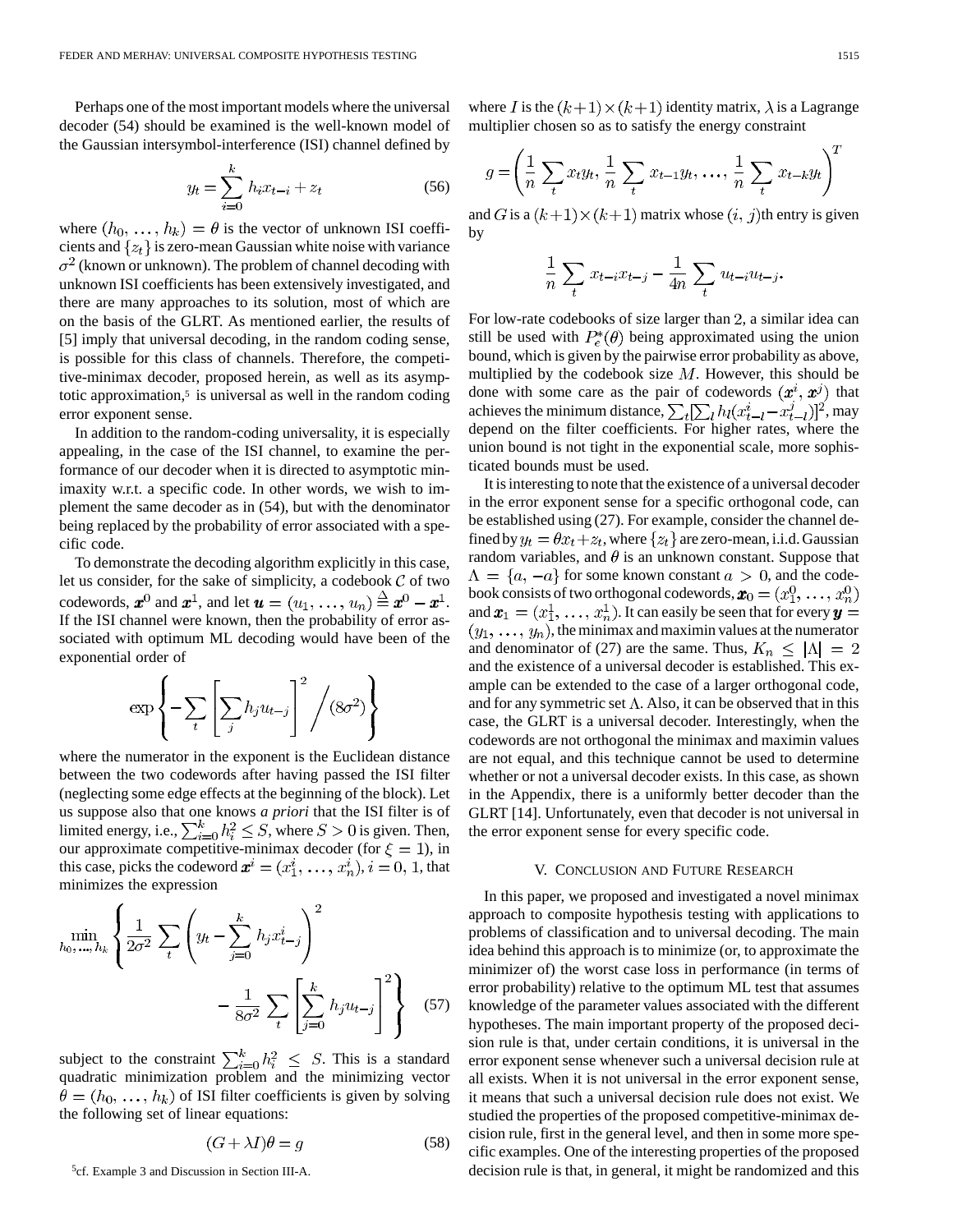

Fig. 1. Geometric illustration of the GLRT for two orthogonal codewords.

is different from the classical solutions to the hypothesis testing problem.

Future research will focus on further studying the properties of our proposed decision rule, mostly in applications of practical interest. Specifically, in the context of universal decoding, more understanding is left to be desired regarding considerations of code design for universal decoding. Tradeoffs between performance and ease of implementation, as discussed in the paper, will also receive more attention in the future.

#### **APPENDIX**

In this appendix, we demonstrate the suboptimality of the GLRT in a very simple example. Consider the additive Gaussian channel

$$
y_t = \theta x_t + z_t, \qquad t = 1, 2, \dots \tag{A1}
$$

where  $\theta$  is an unknown gain parameter, and  $\{z_t\}_{t\geq 1}$  are i.i.d., zero-mean, Gaussian random variables with variance  $\sigma^2$ . Suppose that our codebook consists of two codewords of length  $n$ given by

and

$$
\boldsymbol{x}^0 = (x_1^0, \ldots, x_n^0) = (\sqrt{nP_0}, 0, 0, \ldots, 0)
$$

$$
\boldsymbol{x}^1 = (x_1^1, \ldots, x_n^1) = \left(0, \sqrt{n_1}, 0, \ldots, 0\right)
$$

where  $P_0$  and  $P_1$  designate the transmission powers associated with the two codewords, which may not be the same.<sup>6</sup> Now, the GLRT picks the codeword  $x^i$ ,  $i = 0, 1$ , that minimizes  $\min_{\theta} \sum_{t=1}^{n} (y_t - \theta x_t^i)^2$ , which is equivalent to deciding according to  $\min_{\theta} \sum_{t=1}^{2} (y_t - \theta x_t^i)^2$ , since all coordinates of both codewords vanish for  $t \geq 3$ . Thus, the problem is actually in two dimensions. Referring to Fig. 1, the GLRT projects the vector  $(y_1, y_2)$  onto the directions of the two-dimensional vectors formed by the first two coordinates of  $x^0$  and  $x^1$  (namely,  $(1, 0)$  and  $(0, 1)$ , respectively), and decides according to the smaller between the distances from  $(y_1, y_2)$  to the vertical axis and to the horizontal axis of the coordinate system. In other words, the GLRT decides in favor of  $x^0$  or  $x^1$  according to whether  $|y_1| \le |y_2|$  or  $|y_1| > |y_2|$ . Thus, the boundaries between the two decision regions are straight lines through the origin at slopes of  $\pm 45^\circ$ . Accordingly, the distances from  $\theta$ .  $(x_1^0, x_2^0)$  and  $\theta \cdot (x_1^1, x_2^1)$  to these lines dictate the error probability (refer to the dashed lines in Fig. 1). Specifically, the distance from  $(\theta \sqrt{nP_0}, 0)$  to each of the 45<sup>°</sup> boundary lines is  $\theta \sqrt{nP_0/2}$  and the distance from  $(0, \theta \sqrt{nP_1})$  to the same lines is  $\theta \sqrt{nP_1/2}$ . It is easy to see then (by rotating the coordinate system by 45 $^{\circ}$ ) that the error event given  $x^i$  is equivalent to the event that either  $U > \theta \sqrt{n P_i/2}$  or  $V > \theta \sqrt{n P_i/2}$  (exclusively)  $i = 0, 1$ , where U and V are independent, zero-mean Gaussian random variables, each with variance  $\sigma^2$ . The probability of error is then given by

$$
P_e^{\text{GLRT}}(\theta) = \frac{1}{2} \left[ 2Q \left( \theta \sqrt{\frac{n_0}{2\sigma^2}} \right) - 2Q^2 \left( \theta \sqrt{\frac{n_0}{2\sigma^2}} \right) \right] + \frac{1}{2} \left[ 2Q \left( \theta \sqrt{\frac{n_1}{2\sigma^2}} \right) - 2Q^2 \left( \theta \sqrt{\frac{n_1}{2\sigma^2}} \right) \right]
$$
(A2)

which is of the exponential order of

$$
\exp\{-n\theta^2\min\{P_0,\,P_1\}/(4\sigma^2)\}.
$$

It is interesting to observe that one can do better than the GLRT when  $\theta$  is unknown, by using a decoder that selects the message i for which  $\min_{\theta} \sum_{t=1}^{2} (x_t^i - \theta y_t)^2$  is smaller (see [14]), namely, by projecting the vector formed by the first two coordinates of each  $x^i$  in the direction of the first two coordinates of  $\boldsymbol{y}$ . In this case, the boundary between the two decision regions is a pair of straight lines through the origin whose distances to  $(x_1^0, x_2^0)$  and to  $(x_1^1, x_2^1)$  are the same (the slopes of these lines are  $\pm \sqrt{P_1/P_0}$ ). Elementary geometrical considerations, similar to the above (and the union bound) lead to the result that the error probability, in this case, is of the exponential order of  $\exp\{-n\theta^2 P_0 P_1/[2\sigma^2(P_0+P_1)]\}$ , which is strictly better than that of the GLRT for every nonzero value of  $\theta$  and for every orthogonal code of two codewords, provided that  $P_0 \neq P_1$ .

Finally, to complete the picture, consider the ML decision rule. Since the Euclidean distance between  $\theta x^0$  and  $\theta x^1$  is  $\theta \sqrt{n(P_0+P_1)}$ , the error probability of ML decoding is of the exponential order of  $\exp\{-n\theta^2(P_0+P_1)/(8\sigma^2)\}\$ , which is strictly better than both previously mentioned exponents, again, provided that  $P_0 \neq P_1$ .

Note that, in a random coding regime, where  $P_0$  and  $P_1$  are random variables, these exponential error bounds should be averaged w.r.t. the joint ensemble of  $P_0$  and  $P_1$ , and so, the random coding error exponent of the GLRT might be strictly inferior to that of the latter universal decoding rule.

#### ACKNOWLEDGMENT

The authors are grateful to the anonymous reviewers for their helpful comments.

#### **REFERENCES**

- [1] H. Akaike, "A new look at the statistical model identification," *IEEE Trans. Automat. Contr.*, vol. AC-19, pp. 716–723, Dec. 1974.
- [2] I. Csiszár and J. Körner, *Information Theory: Coding Theorems for Discrete Memoryless Systems*. New York: Academic, 1981.
- [3] L. Davisson, "Universal noiseless coding," *IEEE Trans. Inform. Theory*, vol. IT-29, pp. 783–795, Nov. 1973.
- [4] N. G. de Bruijn, *Asymptotic Methods in Analysis*. New York: Dover, 1981.
- [5] M. Feder and A. Lapidoth, "Universal decoders for channels with memory," *IEEE Trans. Inform. Theory*, vol. 44, pp. 1726–1745, Sept. 1998.
- [6] R. G. Gallager, *Information Theory and Reliable Communications*. New York: Wiley, 1968.
- [7]  $\rightarrow$  "The random coding bound is tight for the average code," *IEEE Trans. Inform. Theory*, vol. IT-19, pp. 244–246, Mar. 1973.

<sup>6</sup>Clearly, every orthogonal code of two codewords can be transformed, by an appropriate orthonormal transformation, to this form. If the original code is not orthogonal, the first coordinate of  $x^1$  might be nonzero as well, yet the extension of this example of the suboptimality of the GLRT is still valid.